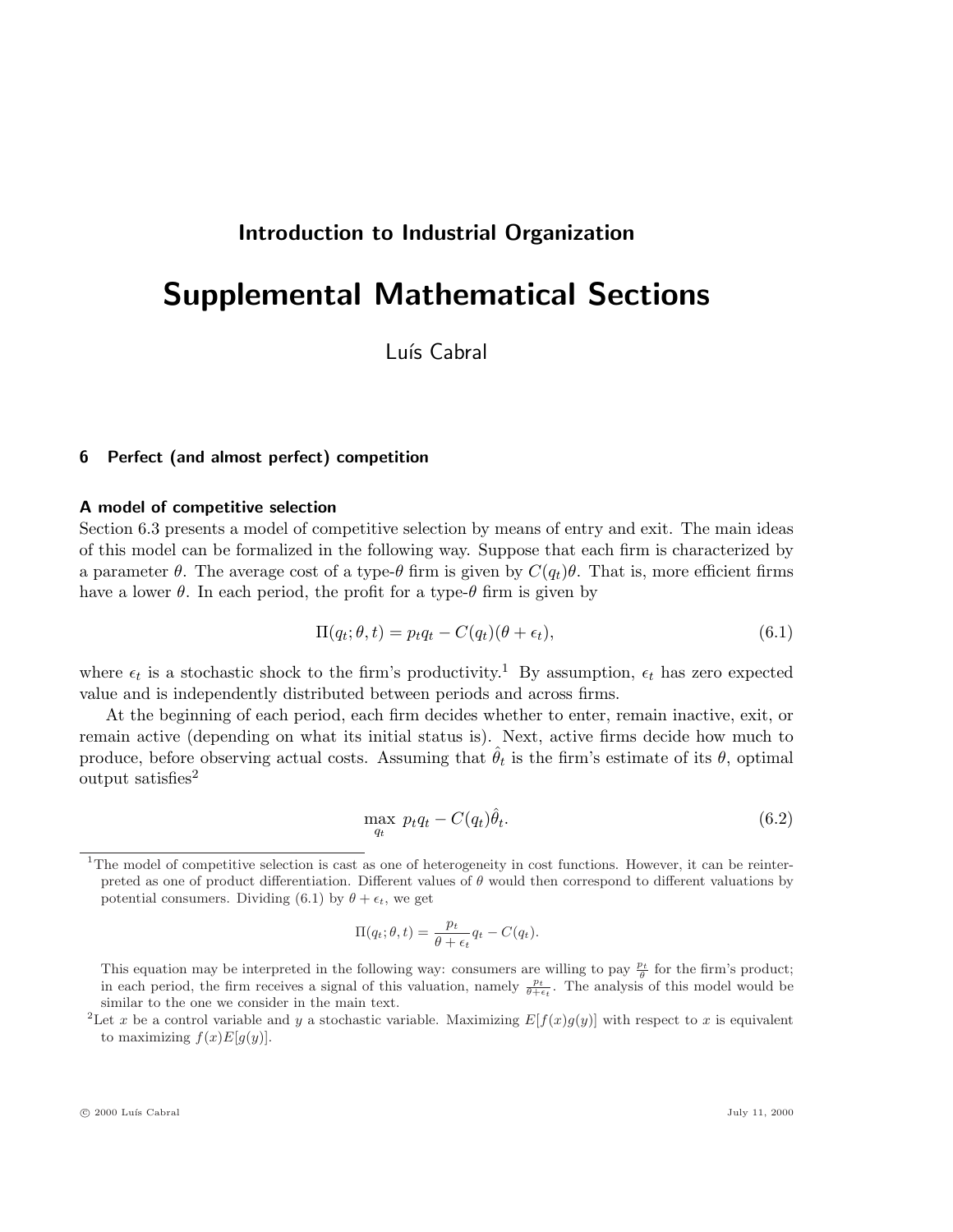By assumption, firms are price takers (the first assumption of the perfect competition model). Therefore, the first-order condition for profit maximization is given by

$$
p_t = MC(q_t)\hat{\theta}_t,
$$

or

$$
q_t^* = \Gamma(p_t/\hat{\theta}_t). \tag{6.3}
$$

where  $q_t^*$  is optimal output and  $\Gamma(\cdot)$  is the inverse of  $MC(\cdot)$ . Assuming that  $MC(\cdot)$  is increasing,  $\Gamma(\cdot)$  is increasing as well. We conclude that  $q_t$  is a decreasing function of the estimate for  $\theta$  (that is,  $\theta_t$ ).

Consider the specific case when  $C(\cdot)$  is a constant exponent function:  $C(q) = q^{\alpha}$ , where  $\alpha > 1$ . Then,  $MC(q) = \alpha q^{\alpha-1}$ ,  $\Gamma(p) = p^{\frac{1}{\alpha-1}}$ , and, finally,

$$
\Pi^*(q_t; \hat{\theta}, t) = \Omega \cdot \hat{\theta}_t^{-\frac{1}{\alpha - 1}},
$$

where  $\Omega$  is an expression that does not depend on  $\hat{\theta}_t$ . This implies that not only output but also profits are decreasing in the value of  $\hat{\theta}_t$ .

# 7 Oligopoly

#### Comparative statics: exchange-rate devaluation

The first application considered in Section 7.5 corresponds to one of the firm's marginal cost increasing by 40%. Figure 1 summarizes the analysis in the main text and goes a bit further. The figure depicts the two levels of marginal cost, c and 1.4c, as well as the increase in marginal cost, ∆c. From the intersection of marginal revenue with marginal cost, we obtain the monopoly output level for each value of marginal cost. As we know, the monopoly output level gives the upmost value of the reaction curve. In the downward quadrant (fourth quadrant), we draw Firm 1's reaction curve (horizontal axis) as a function of Firm 2's output (downward vertical axis). This is basically Figure 7.10 but with a different orientation of the axes. By symmetry, the equilibrium is given by the intersection of the reaction curve and the −45◦ line. By drawing a line with slope 1 through the equilibrium point, we obtain, on the horizontal axis, the value of total output for each level of marginal cost. The difference is depicted with a horizontal arrow (pointing left) next to the horizontal axis. Finally, the difference in total output gives the difference is price,  $\Delta p$ , market with an arrow on the vertical axis.

The main points to remark in this figure are that: First, the increase in marginal cost implies a decrease in Cournot output that is greater than the decrease in monopoly output. (The decrease in monopoly output can be seen just to the left of the decrease in Cournot output.) Accordingly, the increase in monopoly price would be lower than the increase in Cournot equilibrium price. Second, under the new Cournot equilibrium, price increases by less than cost, as can be readily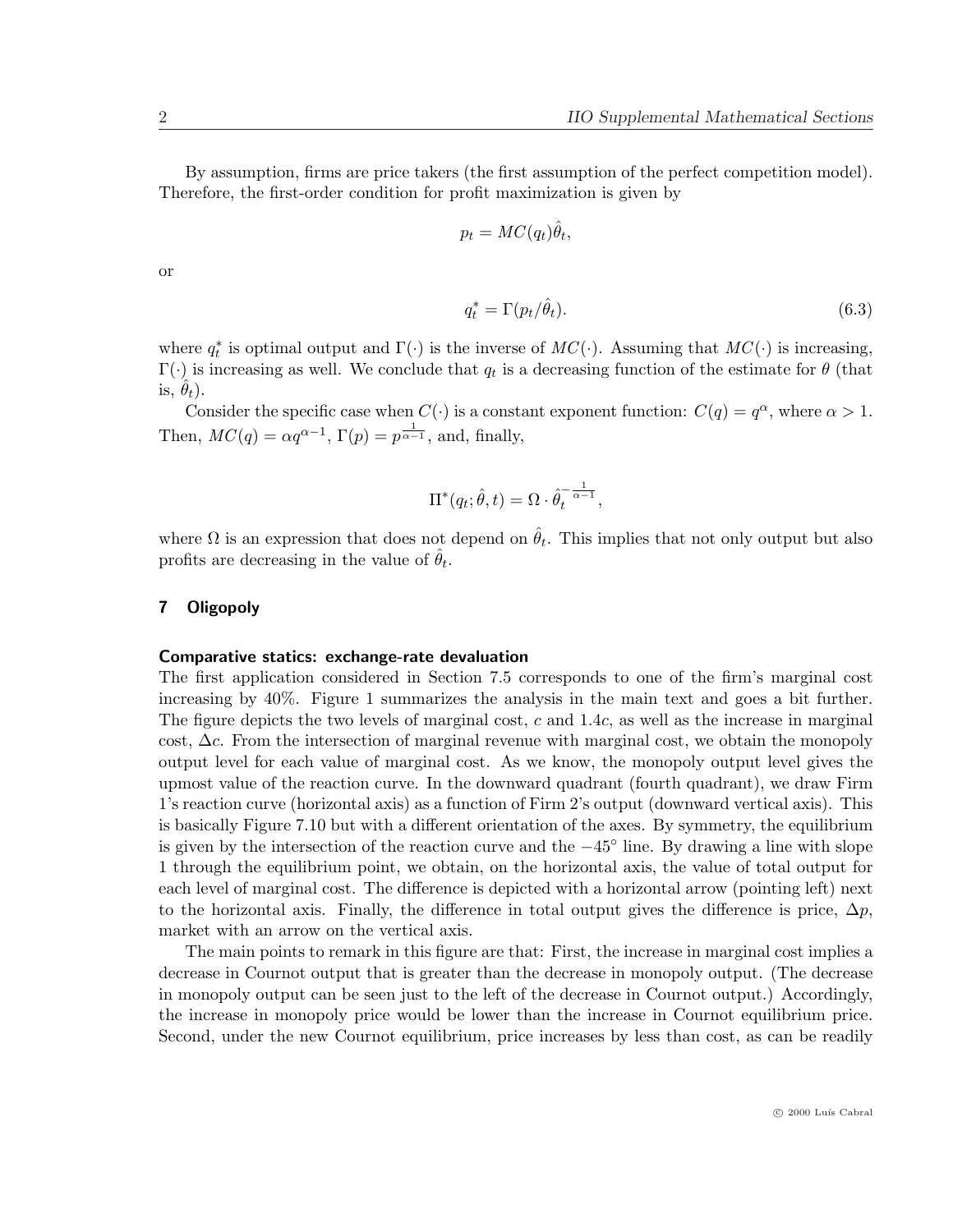seen from the arrows along the vertical axis. Recall that, under perfect competition, price equals marginal cost, so that an increase in marginal cost implies an increase in price by the same amount.

To summarize, the price increase following an increase in marginal cost is greatest under perfect competition (or Bertrand oligopoly), lowest under monopoly, and intermediate under Cournot oligopoly. This is an important fact to which we return in Chapter 9.



Figure 1: Change in marginal cost, change in total quantity, and change in price.

## 8 Collusion

#### A model of secret price cuts

The following model formalizes the discussion in the first part of Section 8.2.<sup>3</sup>

In order to help us concentrating on the main issues, we assume a simple demand structure, namely an inelastic demand curve. Specifically, suppose that all consumers are willing to pay u for the (homogeneous) product sold by two duopolists. In each period, demand can be high (probability  $1-\alpha$ ) or low (probability  $\alpha$ ). When demand is high,  $h = 1$  units can be sold at price

 $3$ This model is adapted from Tirole, Jean, *The Theory of Industrial Organization*, Cambridge, Mass: MIT Press, 1989, who in turn presents a simplification of the model proposed by Green and Porter, op. cit.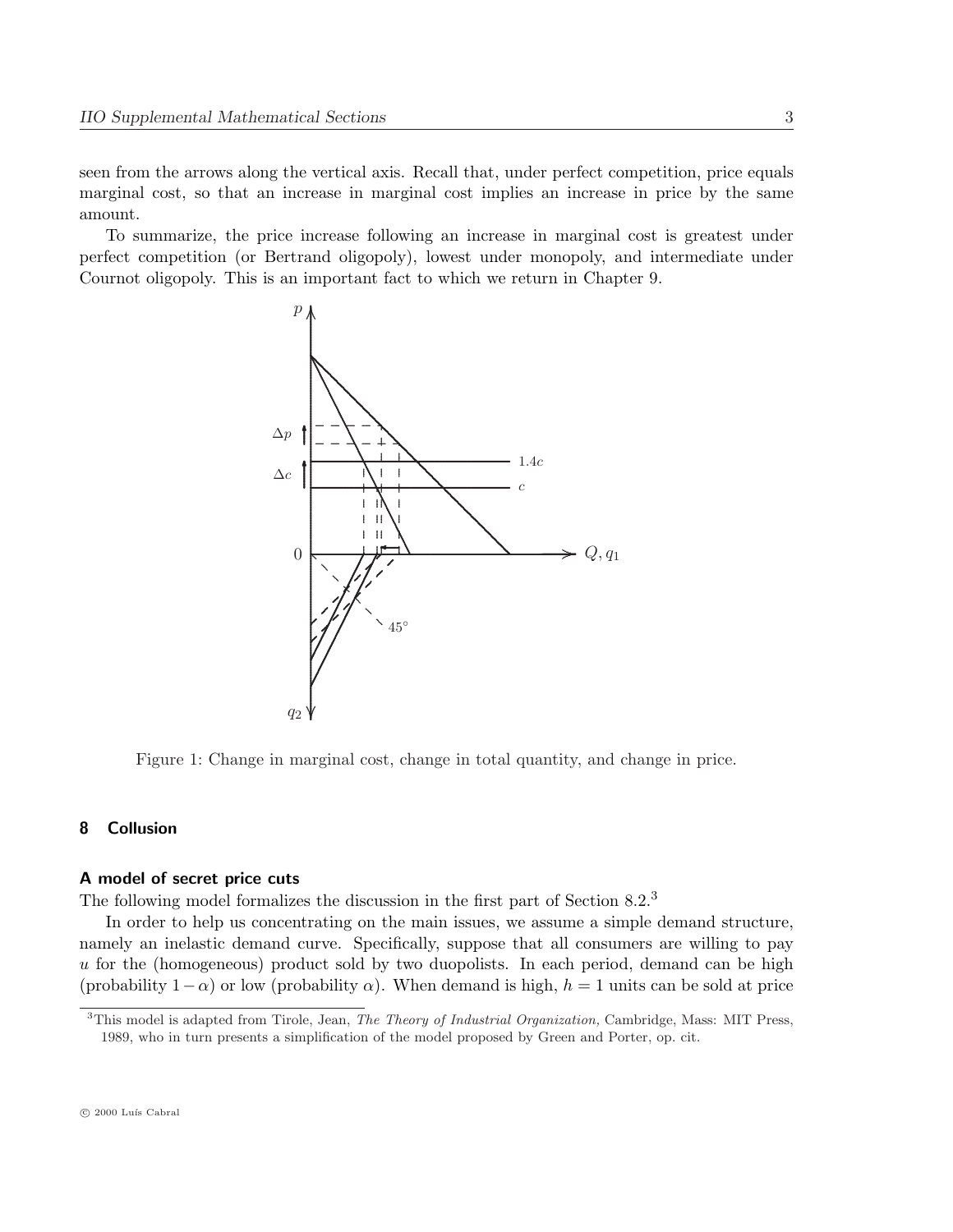u (or any lower price). When demand is low, only  $l = 0 < h$  units can be sold. The probability that demand is high or low in each period is independent of what it was in the previous period. Moreover, *firms are unable to observe the state of market demand*; all they can observe is whether their own demand is high or low. Finally, for simplicity, assume that production costs are zero.

This set of assumptions about what firms can and cannot observe implies that equilibria of the sort considered before cannot be implemented. In fact, those equilibria assumed that firms could detect (with certainty) that rivals cheated from setting the agreed-upon price, whereas now we assume that firms cannot observe their rival's price decisions. However, by observing their own demand (and prices), firms can make inferences, imperfect as they might be, about the rival's past decisions. Is this sufficient to sustain collusion? The answer is, for some parameter values, positive.

Consider the following equilibrium strategies. Firms start by setting  $p = u$ . If they receive a positive demand (namely,  $\frac{1}{2}$ ), then they continue to set  $p = u$ , that is, they remain in the "co-operative phase". If however one of the firms (or both) receives zero demand, then both firms enter into a "price war:" they set  $p = 0$  during T periods and, after this period, revert to  $p = u$  again (the co-operative phase).<sup>4</sup>

The condition for this to be an equilibrium is, as usual, that the expected payoff from playing the equilibrium strategy is greater then the payoff from deviating (by setting a slightly lower price and taking all of the market demand). Let V be expected equilibrium discounted profits starting in a period during the co-operative phase. Then

$$
V = (1 - \alpha) \left(\frac{u}{2} + \delta V\right) + \alpha \delta^{T+1} V. \tag{8.1}
$$

The first term on the right-hand side corresponds to the case when demand is high (probability  $1 - \alpha$ ), whereas the second term corresponds to the case of low demand (probability  $\alpha$ ). If demand is high, then each firm receives current profits of  $\frac{u}{2}$ . Moreover, beginning next period, their continuation expected payoff is  $V$ , for there is no reason to start a price war. If, however, demand is low (probability  $\alpha$ ), then it is common knowledge that at least one of the firms receives zero demand, and that a price war will start in the next period. As a result, firms receive zero profits today (because demand is zero) and zero profits in the next T periods (because they engage in a price war). After these  $T$  periods, firms revert to the co-operative phase, so that their continuation expected payoff from then on is V .

If a firm deviates (during the co-operative phase), then its expected discounted payoff is

$$
V' = (1 - \alpha)u + \delta^{T+1}V.
$$
\n
$$
(8.2)
$$

In words: if demand turns out to be high (probability  $1 - \alpha$ ), then setting a slightly lower price gives the deviator a current profit of u (as opposed to  $\frac{u}{2}$ ). However, regardless of what the state

<sup>&</sup>lt;sup>4</sup>Notice that, if a firm receives zero demand, then it is common knowledge that a price war is going to start, that is, it is common knowledge that one of the firms receives zero demand. In fact, either demand is low, in which case both firms receive zero demand, or one of the firms deviates from  $p = u$ , in which case the deviating firm knows that the rival receives zero demand.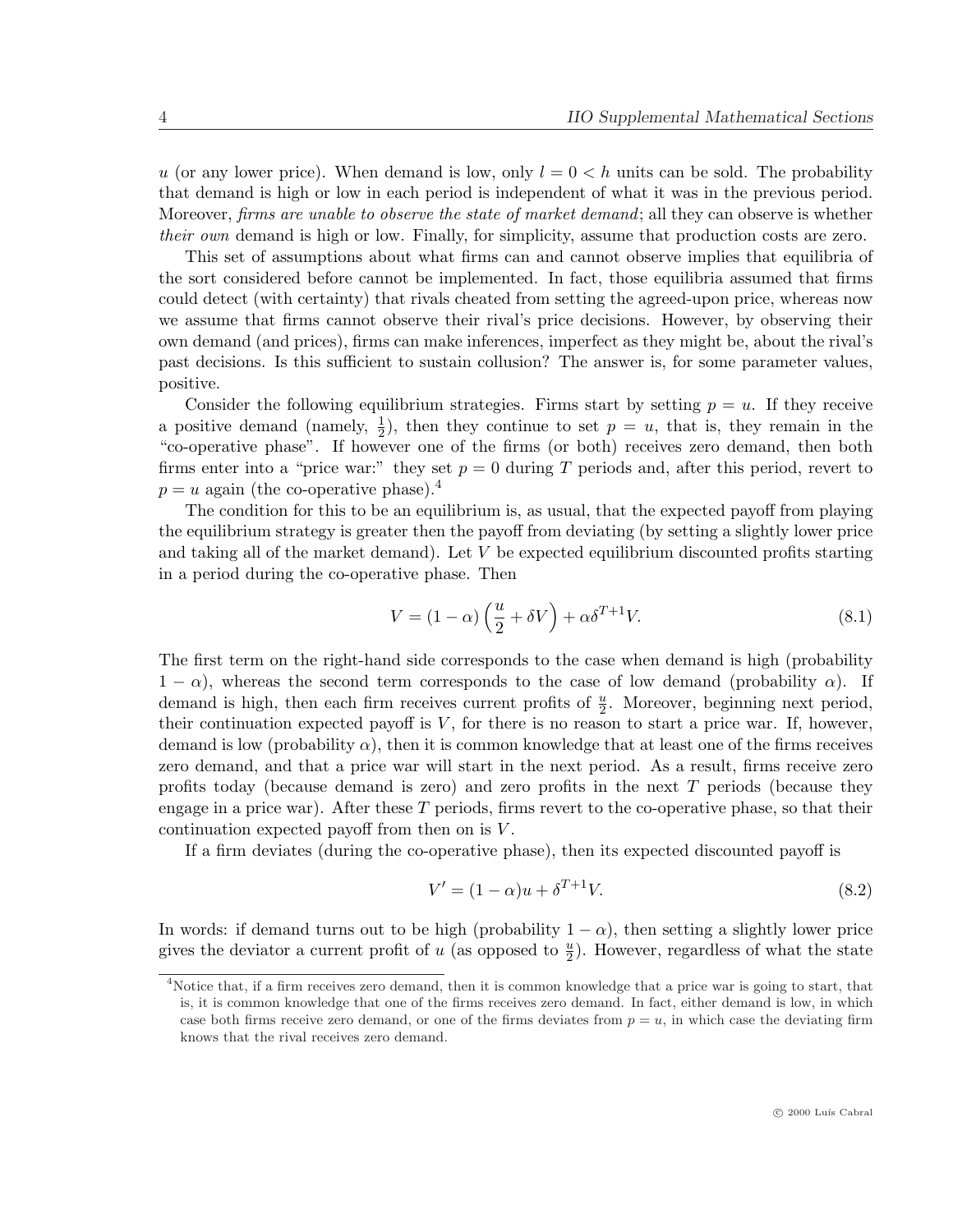of demand is today, firms will certainly enter in a price war beginning in the next period. In fact, regardless of the state of demand, the rival firm (the non-deviator) receives zero demand today, the condition that triggers a price war. For this reason, expected future discounted payoff is simply  $\delta^{T+1}V$ .

The condition that the prescribed strategy constitutes an equilibrium is that  $V \geq V'$ . It can be shown that this conditions simplifies into

$$
1 \le 2(1 - \alpha)\delta + (2\alpha - 1)\delta^{T+1}.
$$
\n
$$
(8.3)
$$

If  $\alpha < \frac{1}{2}$ , this condition is equivalent to  $T \geq \underline{T}$ , where  $\underline{T}$  is a positive number.

What is then the optimal equilibrium?<sup>5</sup> In other words, what is the optimal value of  $T$ ? From  $(8.1)$ , we can see that the equilibrium discounted payoff is decreasing in the value of T. This is intuitive, for the greater the value of  $T$  the longer the price wars will be; and firms don't like price wars. Therefore, the optimal value of  $T$  is the lowest value such that the equilibrium is stable, that is, the lowest value such that (8.3) holds, that is,  $T = \underline{T}$ .<sup>6</sup>

# Demand fluctuations and collusion

The model below formalizes the discussion in the second part of Section  $8.2<sup>7</sup>$ 

The model below is similar to the model of secret price cuts, with the difference that we now assume that in each period, before setting prices, firms observe the state of demand.<sup>8</sup> We also make the simplifying assumption that  $\alpha = \frac{1}{2}$  $\frac{1}{2}$ , that is, the high- and the low-demand states are equally likely.

If the discount factor is sufficiently large, then the same kind of equilibrium as in the previous section is stable. In this equilibrium, firms set  $p = u$  in every period, regardless of the state of demand. In fact, if a firm decides to go along with the agreed-upon equilibrium strategies, its expected discounted profits are

$$
\frac{1}{2}ud+\frac{\delta}{1-\delta}\frac{1}{2}\left(\frac{1}{2}uh+\frac{1}{2}ul\right),
$$

where  $d = h$  or  $d = l$  depending on whether today's demand is high or low, respectively. Assuming that a deviation implies that firms switch to setting price equal to marginal cost, the payoff from deviation is simply ud, where, again,  $d = h$  or  $d = l$ . The conditions that setting  $p = u$  is an equilibrium are therefore

$$
\frac{1}{2}uh + \frac{\delta}{1-\delta} \frac{1}{2} \left( \frac{1}{2}uh + \frac{1}{2}ul \right) > uh
$$
  

$$
\frac{1}{2}ul + \frac{\delta}{1-\delta} \frac{1}{2} \left( \frac{1}{2}uh + \frac{1}{2}ul \right) > ul,
$$

 $5$ Optimality here is understood within the class of equilibria we are considering. It is possible to find collusive equilibria that perform better than the ones considered here.

<sup>&</sup>lt;sup>6</sup>We are ignoring here the fact that  $T$  must be an integer.

<sup>7</sup>This model is adapted from Rotemberg, Julio, and Garth Saloner, "A Supergame-Theoretic Model of Price Wars During Booms," American Economic Review 76 (1986), 390–407.

<sup>8</sup>Firms can also observe past decisions by rival firms.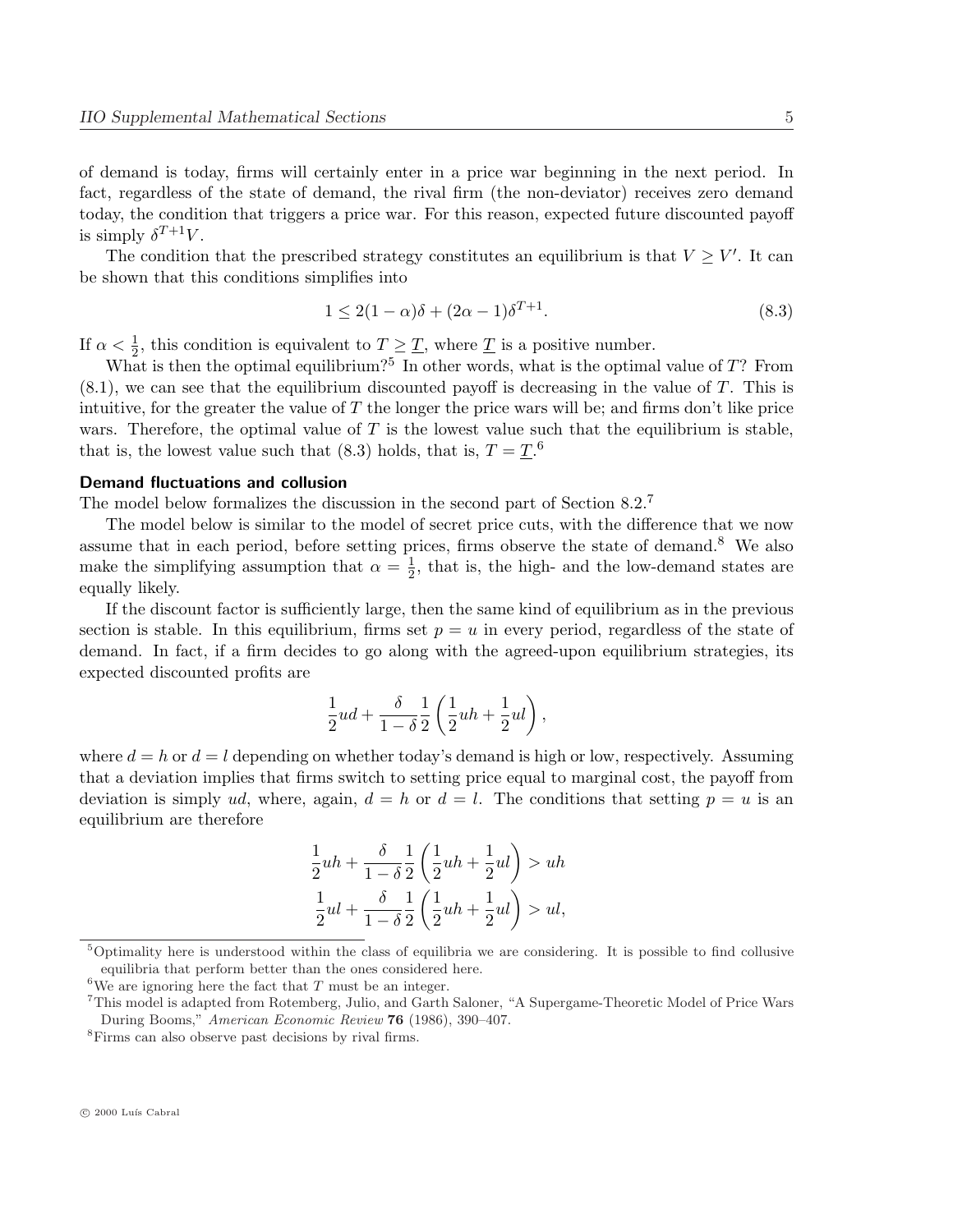or simply

$$
\delta > \frac{2}{3 + l/h} \equiv \overline{\delta},\tag{8.4}
$$

$$
\delta > \frac{2}{3 + h/l} \equiv \underline{\delta}.\tag{8.5}
$$

Notice that, since  $h > l$ , (8.4) implies (8.5). This is intuitive: the temptation to cheat on the agreement and set a slightly lower price is especially strong in periods of high demand. The condition for stability of the full-collusion agreement is therefore (8.4).

Suppose now that  $\delta$  is lower than, but close to,  $\overline{\delta}$ . Clearly, full collusion cannot be an equilibrium. However, can *some* level collusion be sustainable? The answer is positive. The crucial point is that, if the price that firms agree to set is lower than the monopoly price  $(u)$ , then the incentives for deviation are relatively smaller. In fact, suppose that firms decide to set price equal to  $p_h < u$  during periods of high demand and  $p_l = u$  during periods of low demand. The condition for no-deviation during periods of high demand is now given by

$$
\frac{1}{2}p_h h + \frac{\delta}{1-\delta} \frac{1}{2} \left( \frac{1}{2}p_h h + \frac{1}{2}ul \right) \ge p_h h
$$

or simply

$$
p_h < \frac{\delta l / h}{2 - 3\delta} u.
$$

Since firms would like to set prices as high as possible, we get

$$
p_h = \frac{\delta l / h}{2 - 3\delta} u.
$$
\n(8.6)

Substituting  $\bar{\delta}$  for  $\delta$  in (8.6), we get, as expected,  $p = u$ . Any value  $\delta < \bar{\delta}$  yields  $p_h < u$ . Assuming that  $\delta$  is close to  $\overline{\delta}$ ,  $p_h$  will in turn be close to u. This implies that the constraint (8.5) is still satisfied. We thus conclude that setting  $p = p_h$  in periods of high demand and  $p = u$  in periods of low demand is an equilibrium.

# 9 Market structure and market power

#### Concentration and market power, I

In Section 9.1, it is shown, by means of two graphics, that market power decreases as the number of firms increses. We now prove this fact algebraically. Recall from Chapter 7 that Firm 1's reaction function is given by

$$
q_1^*(q_2) = \frac{a-c}{2b} - \frac{q_2}{2}.
$$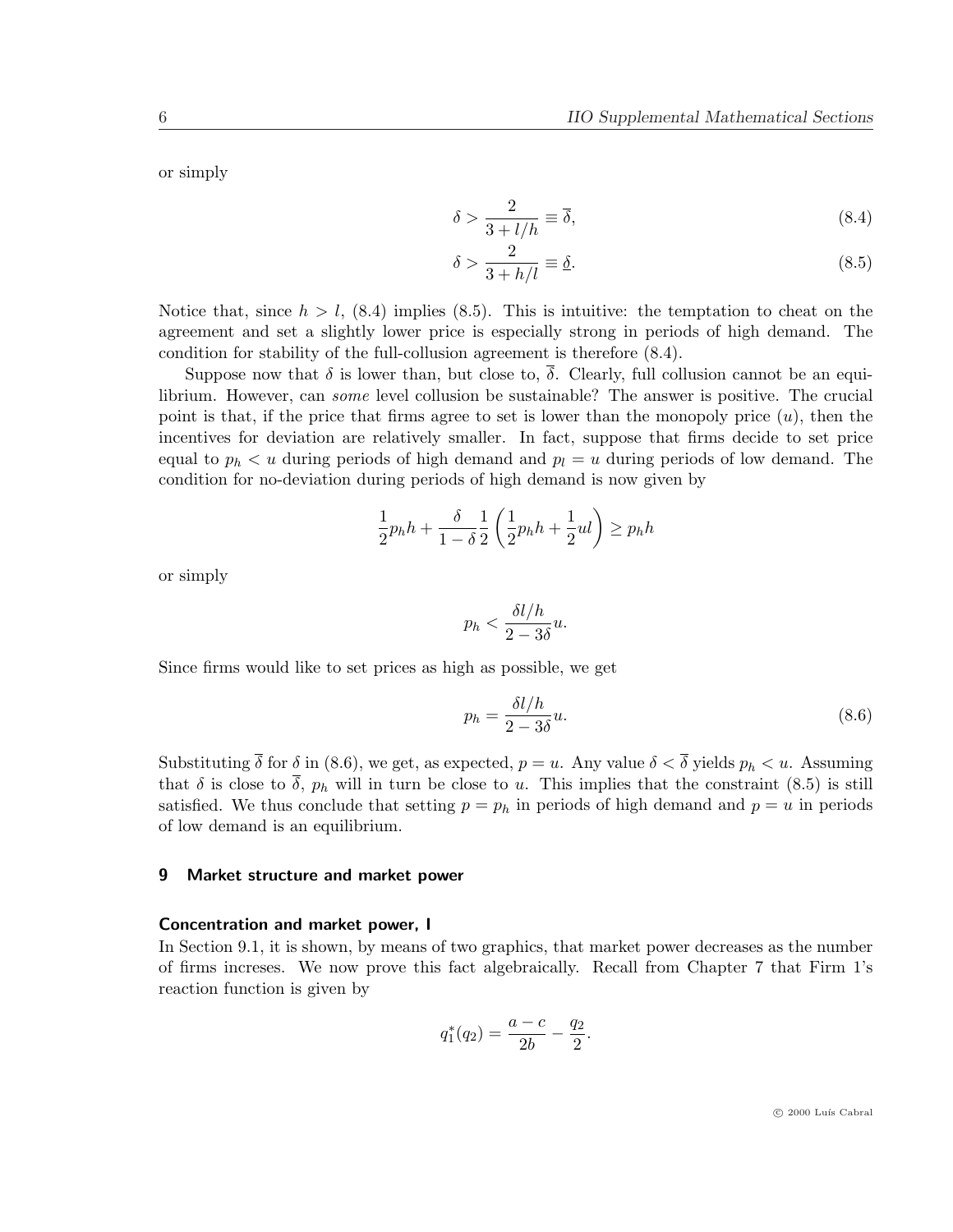More generally,

$$
q_1^*(q_2) = \frac{a-c}{2b} - \frac{Q_{-1}}{2}.
$$

In a symmetric equilibrium,  $q_1 = q^N$  and  $Q_{-1} = (n-1)q^N$ , where n is the number of firms. We thus have

$$
q^N = \frac{a-c}{2b} - \frac{(n-1)q^N}{2}.
$$

Solving for  $q^N$ , we get

$$
q^N = \frac{a-c}{(n+1)b}.
$$

It can be easily seen that  $q^N \to 0$  as  $n \to \infty$ . Moreover, if  $Q^N$  is total equilibrium output, we have

$$
Q^N = nq^N = \frac{n}{n+1} \cdot \frac{a-c}{b}.\tag{9.1}
$$

As  $n \to \infty$ , we get

$$
Q^N \to \frac{a-c}{b} = Q^C,
$$

that is, total output converges to the perfect competition level.

# Derivation of Table 9.1

This is the table that gives efficiency loss as a function of the number of firms.

From the previous mathematical section, we know that

$$
Q^N = \frac{n}{n+1} \cdot \frac{a-c}{2b}.
$$

Substituting in the demand curve,  $p = a - bQ$ , we get

$$
p^{N} = a - b \left( \frac{n}{n+1} \cdot \frac{a-c}{2b} \right)
$$

$$
= \frac{a+nc}{n+1}.
$$

(Note that, as expected,  $p^N \to c$  as  $n \to \infty$ .)

The efficiency loss is given by area  $A$  in Figure 2. Analytically, this is given by

$$
A(n) = \frac{1}{2}(p^{N} - p^{C})(Q^{C} - Q^{N})
$$
  
=  $\frac{1}{2} \left( \frac{a + nc}{n + 1} - c \right) \left( \frac{a - c}{2b} - \frac{n}{n + 1} \cdot \frac{a - c}{2b} \right)$   
=  $\frac{1}{2} \cdot \frac{a - c}{n + 1} \cdot \frac{a - c}{2b(n + 1)}$   
=  $\frac{1}{2} \cdot \frac{(a - c)^{2}}{2b(n + 1)^{2}}$ .

 $\odot$  2000 Luís Cabral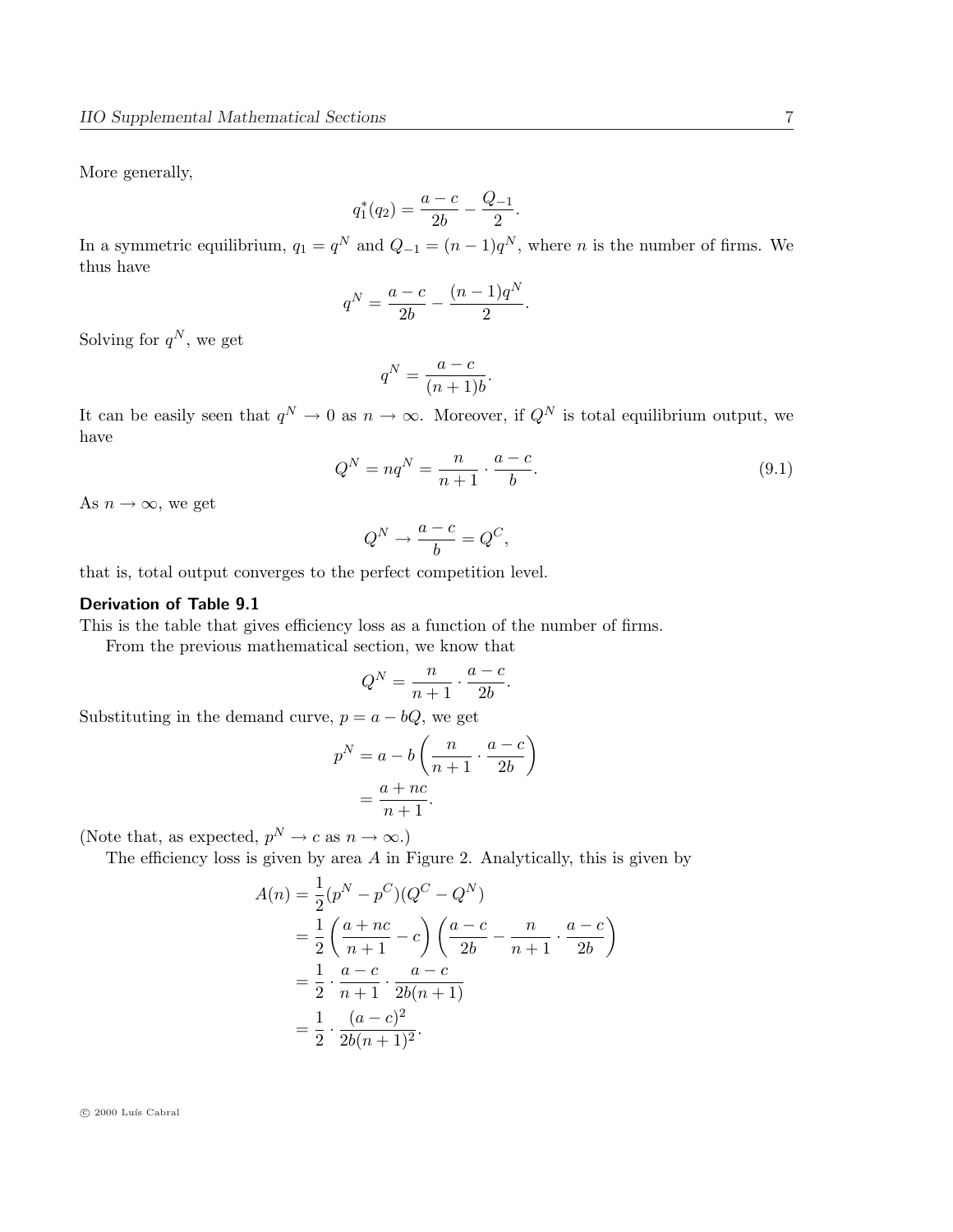

Figure 2: Allocative efficiency loss in Cournot equilibrium.

Efficiency loss under monopoly is simply given by

$$
A(1) = \frac{1}{2} \cdot \frac{(a-c)^2}{2b(1+1)^2}.
$$

Therefore

$$
\frac{A(n)}{A(1)} = \frac{(1+1)^2}{(n+1)^2}.
$$

Substituting for different values of  $n$ , we obtain the values in Table 9.1.

# Derivation of Equation 9.1

Equation  $(9.1)$  can be derived as follows. Firm i's profit is given by

$$
\pi_i(q_1,\ldots,q_n)=P(Q)q_i-C_i.
$$

The first-order condition for profit maximization is

$$
P'q_i + p - MC_i = 0,
$$

(where  $P'$  is the derivative of  $P(Q)$  with respect to  $Q$ ), or simply

$$
p - MC_i = -P'q_i.
$$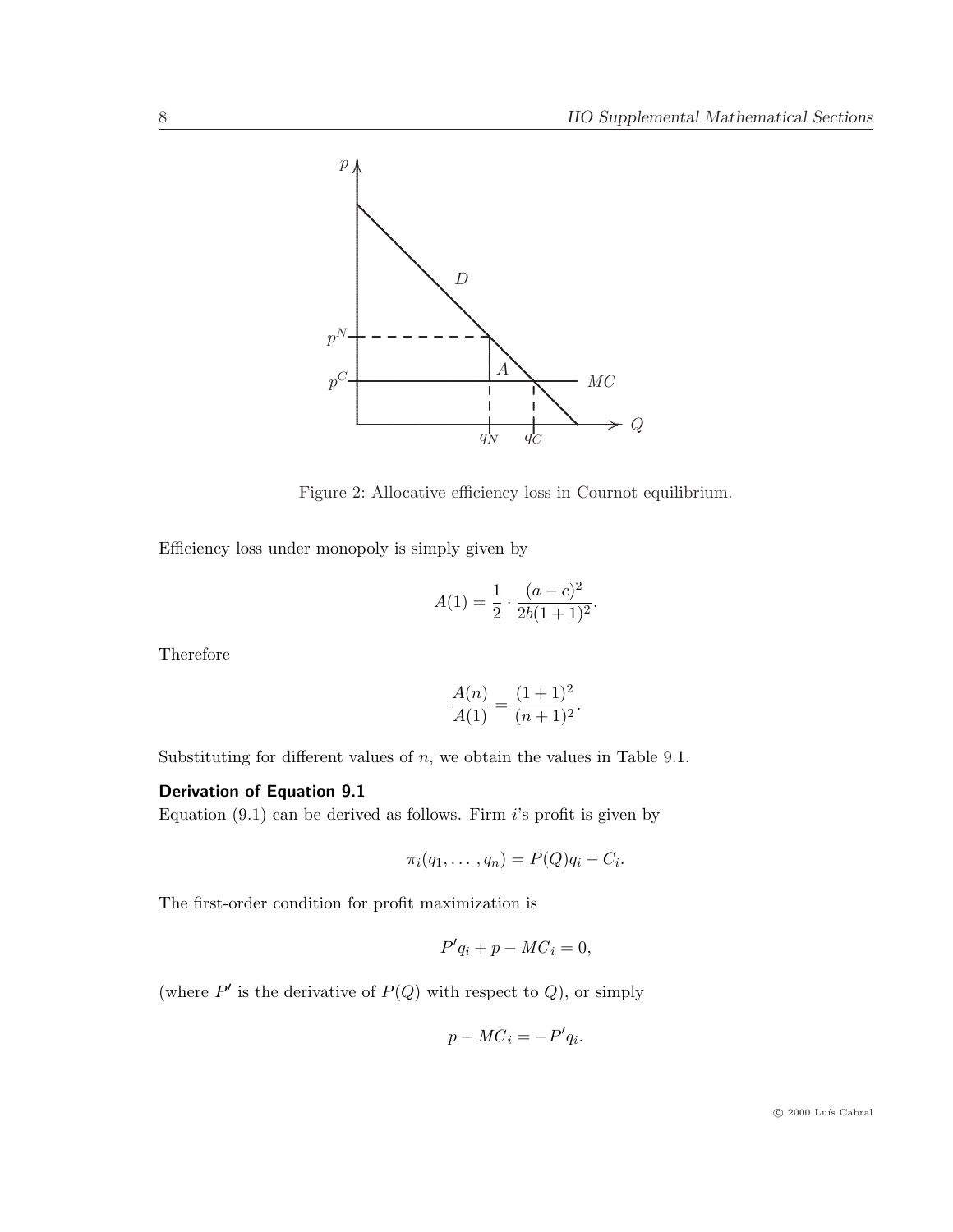Dividing both sides by  $p$ , and rearranging, we get

$$
\frac{p - MC_i}{p} = \frac{-P'q_i}{p}
$$

$$
= \frac{-P'Q}{p} \cdot \frac{q_i}{Q}
$$

$$
= \frac{s_i}{\epsilon},
$$

where  $s_i \equiv q_i/Q$  is firm i's market share and  $\epsilon \equiv (P'Q/p)^{-1}$  is the price elasticity of demand. Finally,

$$
L \equiv \sum_{i=1}^{n} s_i \frac{p - MC_i}{p}
$$

$$
= \sum_{i=1}^{n} s_i \frac{s_i}{\epsilon}
$$

$$
= \frac{\sum_{i=1}^{n} s_i^2}{\epsilon}
$$

$$
= \frac{H}{\epsilon}.
$$

as claimed in the text.

#### 10 Price discrimination

#### General pricing schedules and two-part tariffs

Section 10.3 starts with the derivation of an optimal two-part tariff (when all consumers are of the same type). There, we *assume* that the seller sets a two-part tariff, and then derive the optimal two-part tariff. However, it can be shown that a two-part tariff is an optimal pricing schedule within the broader set of non-linear pricing schedules.

Suppose that each consumer is willing to pay  $W(q)$  in order to consume q units.<sup>9</sup> Suppose the seller sets a pricing schedule  $T(q)$ , which in principle can be any function. A particular case corresponds to **linear pricing**,  $T(q) = pq$ , the case we have considered in previous chapters. If the seller is not restricted to linear pricing, what is the optimal  $T(q)$ ?

Since  $W(q)$  is the willingness to pay, the net utility for each consumer is given by  $W(q)-T(q)$ . This net utility must be non-negative, or else consumers would not buy at all. In fact, from the seller's point of view,  $T(q)$  should be such that net utility is exactly zero. If that were not the case, then the seller could increase the fixed part of  $T(q)$  by a little without losing customers, thus increasing total profits. We thus have  $W(q) - T(q)$ , or simply  $W(q) = T(q)$ . But then the seller's total profit,  $T(q) - C(q)$ , can be rewritten as  $W(q) - C(q)$ , which is simply total surplus.

<sup>&</sup>lt;sup>9</sup>Normally, consumer preferences are characterized by the demand curve  $D(p)$ , where p is price. But since we are now dealing with more general pricing schemes, it is better to start from the concept of willingess to pay.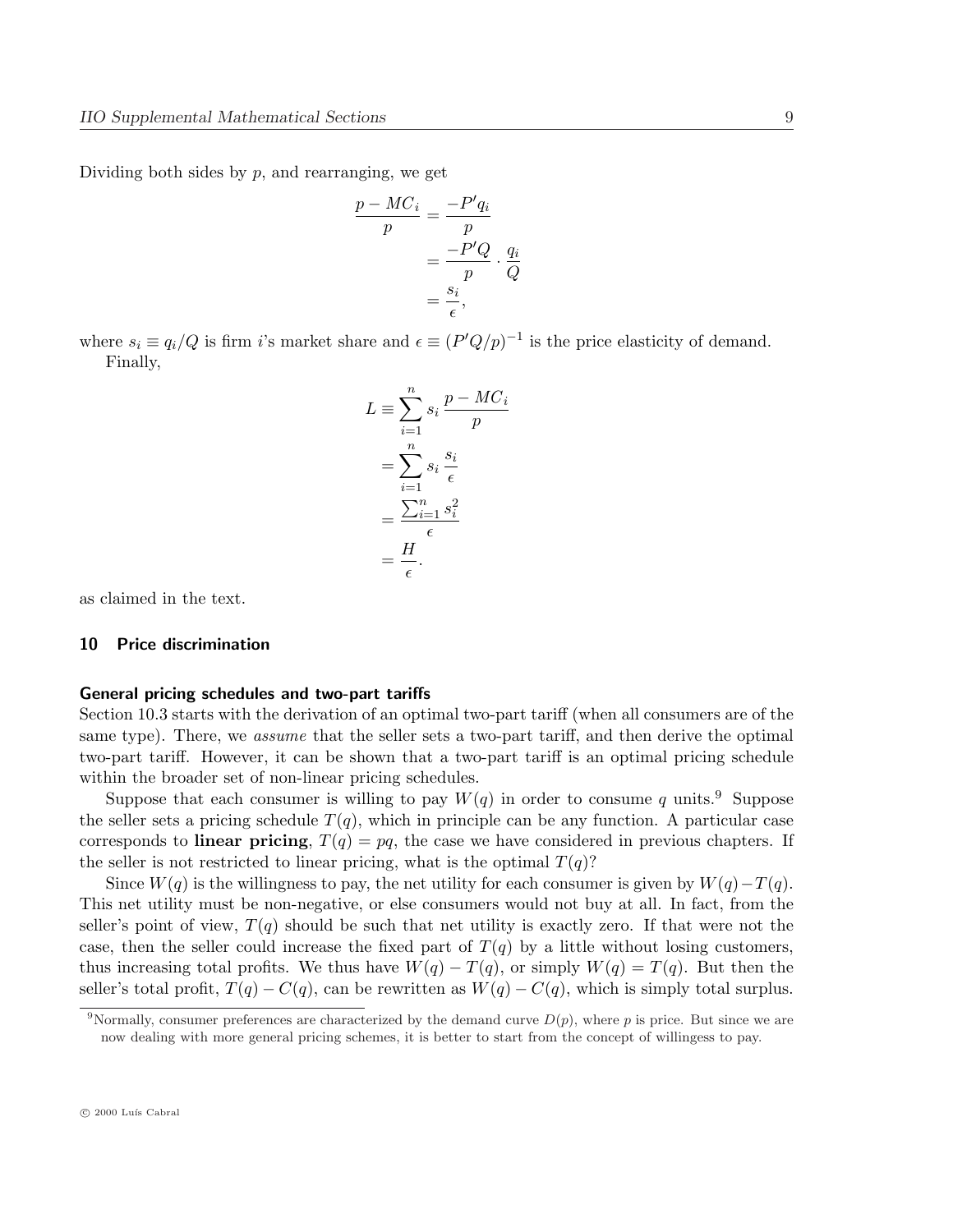The above implies that, in order to maximize profits, the seller should choose a pricing schedule that: (a) induces the consumers to buy the quantity that maximizes total surplus; (b) leaves each consumer with zero net utility.

There are many functions  $T(q)$  which imply that consumers choose the efficient q (that is, the one that maximizes total surplus) and receive zero net utility. The simplest one is undoubtly the two-part tariff  $T(q) = CS(c) + cq$ , as derived above.

## Two-part tariff with multiple consumer types

The first part of Section 10.3 is very simplistic in that it assumes all consumers have the same demand. Let us now consider the more realistic assumption that there are two different types of consumers.<sup>10</sup> In the example of a telecommunications operator, this would correspond to a group of consumers (group 1) that make very few phone calls and a group of consumers that make many phone calls (group 2). Figure 3 depicts the demand curves of each type of consumer.



Figure 3: Two-part tariff with two types of consumers.

If all consumers were of type 1, then the optimal two-part tariff would consist of  $p = c$  and  $f = CS(c)$ , as we saw before. Can this be an optimal tariff when there are two types of consumers, type 1 and type 2, in equal number? The answer is "no." Consider the alternative two-part tarif  $p = p_1, f = CS_1(p_1)$ , where  $CS_1(p)$  is the consumer surplus of type-one consumer when price is p. Let us compare this solution with the previous solution  $p = c$ ,  $f = CS<sub>1</sub>(c)$ . If the consumer is of type 1, then the new solution implies a loss of  $A + B$  in terms of fixed fee but a gain of A in terms of variable revenues (for now price is greater than marginal cost); this corresponds to a net loss of B. If, instead, the consumer is of type 2, then the new solution implies, again, a loss of  $A + B$ , but now a gain of  $A + B + C$ , or a net gain of C. Since C is greater than B and there is an equal number of consumers of each type, it follows that the two-part tariff  $p = p_1$ ,  $f = CS_1(p_1)$  implies a greater profit than  $p = c$ ,  $f = CS_1(c)$ . It can also be shown that this solution is better than setting  $p = c$ ,  $f = CS_2(c)$  (where  $CS_2(c)$  is consumer surplus for a type-2

 $10$ This is still not entirely realistic: in the real world, there are as many demand curves as there are consumers. However, from a qualitative point of view, the analysis of the two-type case is equivalent to the analysis of the n-type case.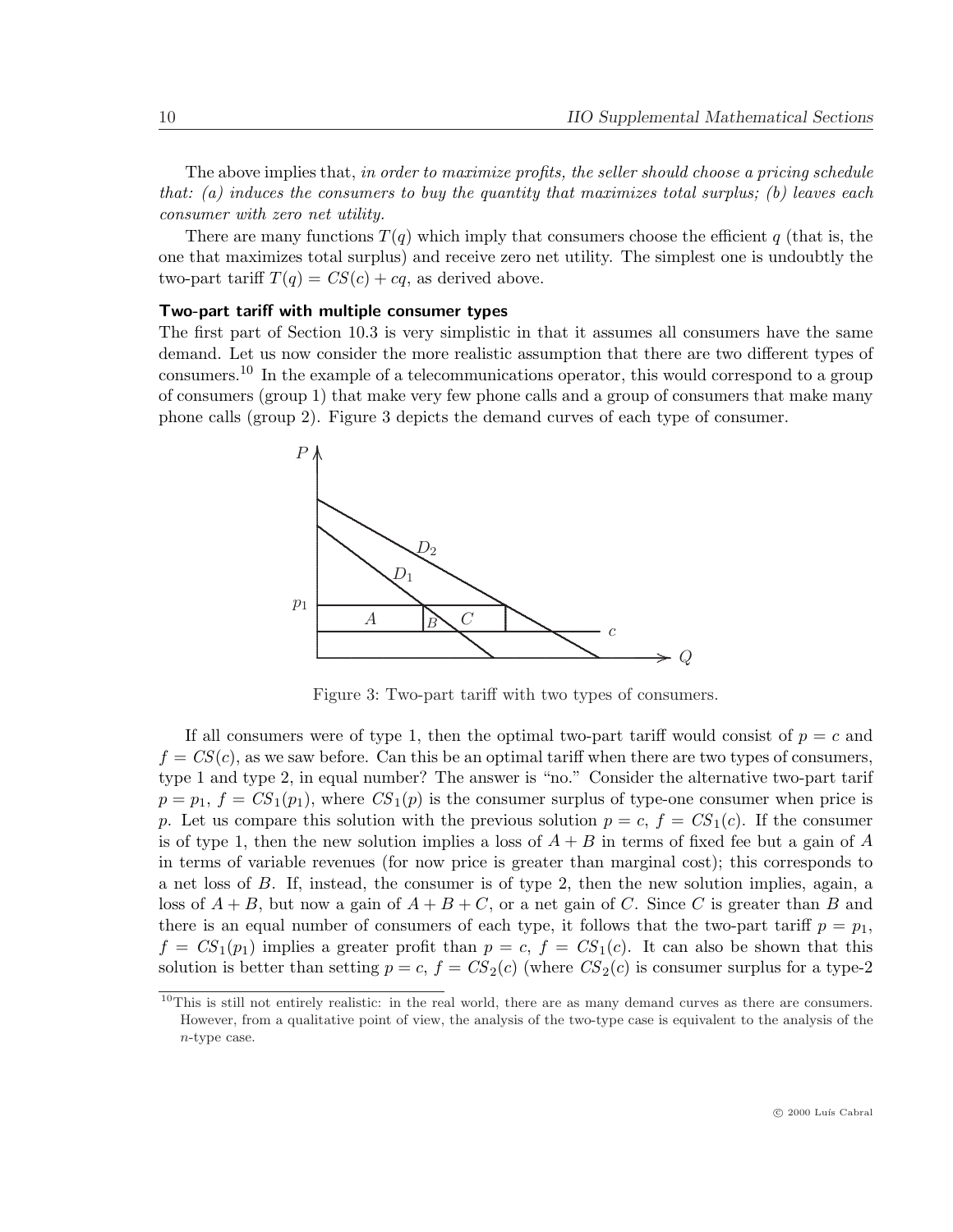consumer), a two-part tariff which would have the implication that only type-2 consumers make buy.

What if there are two sellers competing with each other? The profit for seller 1, for example, is be given by  $\pi_1(T_1, T_2) = T_1q_1(T_1, T_2)$ , where  $q_1(T_1, T_2)$  is seller 1's demand, which in turn is a function of both selers' pricing schedules. This problem can be restated by taking into account that, from the consumer's perspective, what matters is the net utility it can get from the pricing schedule  $T_i$ . Let this net utility be  $u_i = (T_i)$  in the case of firm i. We thus have  $\pi_1 = T_1 q_1(u_1, u_2)$ .

This restatement of Firm 1's problem suggests a simple two-step procedure for its optimization problem: first, for each value of  $u_1$ , determine the pricing schedule  $T_1$  that maximizes profits; and second, determine the level of net utility  $u_1$  to give consumers (as a function of the level of net utility  $u_2$  offered by the rival firm). This restatment is important because it shows that, even with competition, the above results remains true that Firm 1's optimal pricing schedule is one that maximizes total surplus for its consumers. In fact, maximizing  $T_1 - C_1$  subject to the constraint that  $W_1 - T_1 = u_1$  is equivalent to maximizing  $W_1 - C_1 - u_1$  with respect to  $T_1$ , which in turn implies an efficient solutions, as shown above.

#### Damaged goods

The model below formalizes the analysis of damaged goods, presented in Section 10.4.

Suppose there are two types of buyers. High-valuation buyers, of which there is a fraction  $\alpha$ , are willing to pay  $\overline{v}_h$  for the "good" version of the product and  $\underline{v}_h$  for the "damaged" version. Lowvaluation buyers are willing to pay  $\overline{v}_l$  and  $\underline{v}_l$ , respectively. We assume that high-valuation buyers are willing to pay much more for the "good" version than low-valuation buyers, but approximately the same for the "damaged" version. We also assume that all valuations are greater than cost, which, in turn, is assumed to be zero. To summarize,

$$
\overline{v}_h \gg \overline{v}_l > \underline{v}_h \approx \underline{v}_l > c = 0.
$$

Let us first consider the case when no damaged good is sold. The seller has two options: either it sets  $p = \overline{v}_h$  or its sets  $p = \overline{v}_l$ . The first price leads to profits of  $\alpha \overline{v}_h$ , whereas the second yields  $\overline{v}_l$ . Given our assumption that  $\overline{v}_h \gg \overline{v}_l$ , we conclude that the optimal price without price discrimination is  $p = \overline{v}_h$ , and profits  $\alpha \overline{v}_h$ .

Let us now consider the case when the seller introduces a damagaed version of the product. Naturally, the seller wants to induce the low-valuation buyers to purchase the low-quality version and the high-valuation buters to purchase the high-quality one. Let the price of the low-quality version be  $\underline{p} = \underline{v}_l$ . This is the maximum price the seller can possibly charge the low-valuation buyers. What is the maximum price the seller can charge the high valuation buyers? A highvaluation buyers will be indifferent between the two products if  $\overline{v}_h - \overline{p} = \underline{v}_h - p$ . Therefore, the maximum price the seller can charge for the good version of the product is  $\bar{p} = \bar{v}_h - (\underline{v}_h - \underline{p}) =$  $\overline{v}_h - (\underline{v}_h - \underline{v}_l).$ 

Given these prices,  $\bar{p} = \bar{v}_h - (\underline{v}_h - \underline{v}_l)$  and  $\underline{p} = \underline{v}_l$ , profits are given by  $\alpha \bar{p} + (1 - \alpha)\underline{p} =$  $\alpha \left[\overline{v}_h - \left(\underline{v}_h - \underline{v}_l\right)\right] + \left(1 - \alpha\right)\underline{v}_l.$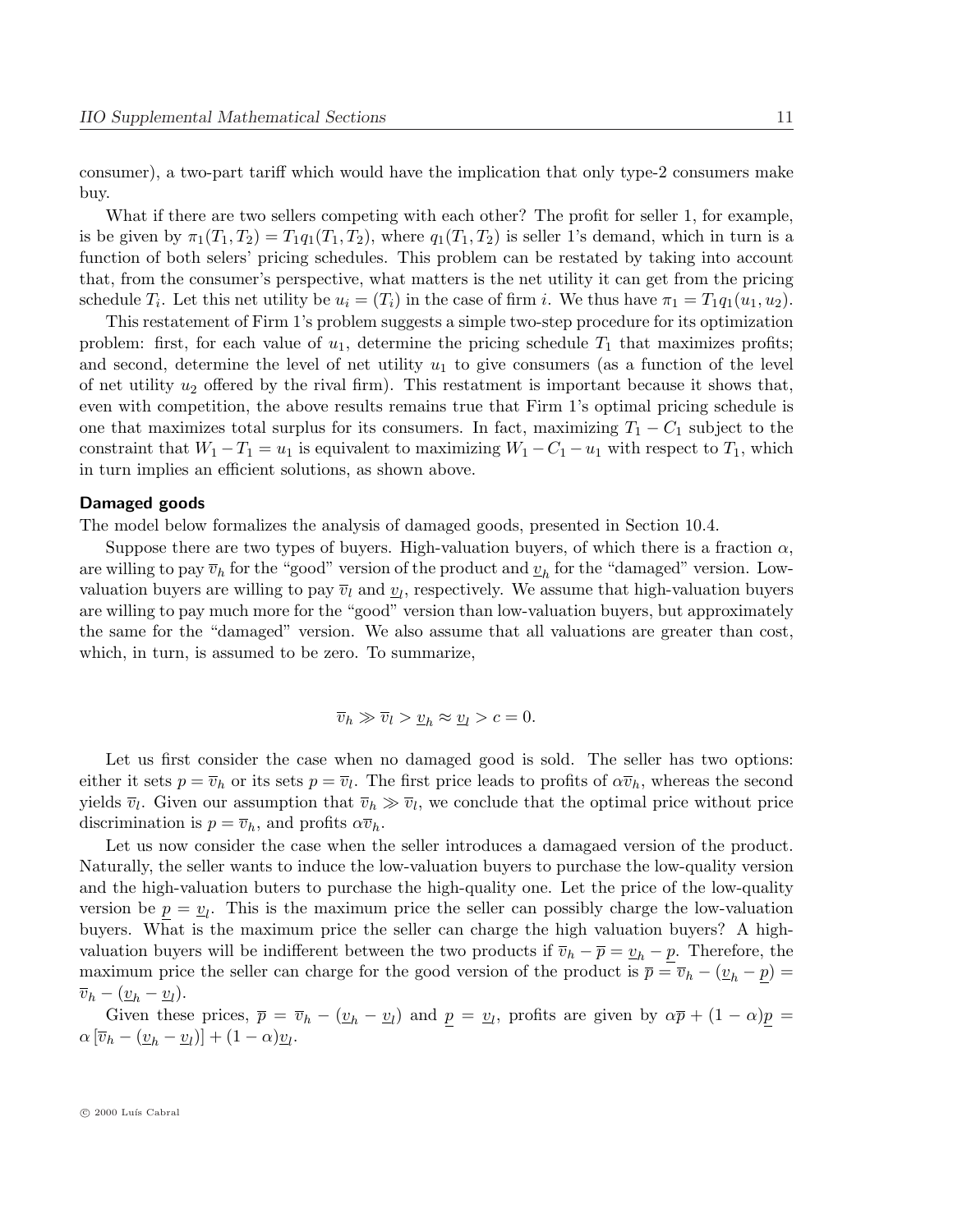From our assumption that  $\underline{v}_h \approx \underline{v}_l$ , it follows that total profit is greater under price discrimination than under uniform pricing. What is particularly intersting in this example is that all buyers, as well as the seller, are (weakly) better off with the introduction of a damaged good. In fact, low valuation buyers receive zero surplus under price discrimination (they pay a price equal to their valuation), the same as under no price discrimination (in which case they do not make any purchase). High-valuation buyers are strictly better off: they pay  $\bar{p} = \bar{v}_h - (\underline{v}_h - \underline{v}_l)$  under price discrimination, less than what  $\bar{v}_h$ , the price paid under no price discrimination.

# Durable goods

The model below formalizes the analysis of durable goods, presented in Section 10.4.

Suppose there are two types of buyers, in equal number (one million of each, say). Highvaluation buyers are willing to pay up to  $v<sub>h</sub>$  for one unit of a durable good. Low-valuation buyers are only willing to pay  $v_l$ , where  $0 < v_l < v_h$ . Both buyers discount the future according to the factor  $\delta$  < 1: one dollar tomorrow is worth  $\delta$  dollars today. The seller has a production cost of zero and needs to decide on prices in period 1 and 2.

Suppose the seller is to set the same price in both periods. The alternatives are to set  $p = v_h$ , yilding a profit of  $v_h$  (that is,  $v_h$  millions); or to set  $p = v_l$ , yielding a profit of  $2v_l$ . Suppose that  $v_h > 2v_l$ . It follows that, if a single price is to be set, then the seller's optimum is  $p = v_h$ .

Suppose now that we are in period 2 and that all high-valuation buyers have made a purchase in the first period. Only low-valuation buyers are left in the market. Since  $v_l$  is greater than cost, it is optimal for the seller to lower price to  $v_l$  for an additional profit of  $v_l$ . In total, the seller's profits are then  $v_h + v_l$ , which is greater than the profit that it would get if it were not to price discriminate.

The problem with this solution is that high-valuation buyers will see through it and wait for the second period. Given that second-period price is  $v_l$ , the maximum the seller can charge high-valuation buyers in the first period is given by  $v_h - p_1 = \delta(v_h - p_2)$ , the condition that a high-valuation buyer is indifferent between buying in the first period and buying in the second period. This can be solved to

$$
p_1 = (1 - \delta)v_h + \delta p_2 = (1 - \delta)v_h + \delta v_l.
$$

Total profits are then given by  $(1 - \delta)v_h + \delta v_l + v_l$ . If the value of  $\delta$  is sufficiently close to 1, that is, if buyers are sufficiently patient, then the above expression is approximately equal to  $2v_l$ , which in turn is lower than monopoly profits under no price discrimination.

## 11 Vertical relations

#### Two part tariff and efficiency

In Section 11.1, we show that the double-marginalization problem can be solved if the upstream firm can set a two-part tariff. Let us restate this problem in a more formal way. The manufacturer's profit is given by

$$
\pi_M = (w - c)D(p) + f.
$$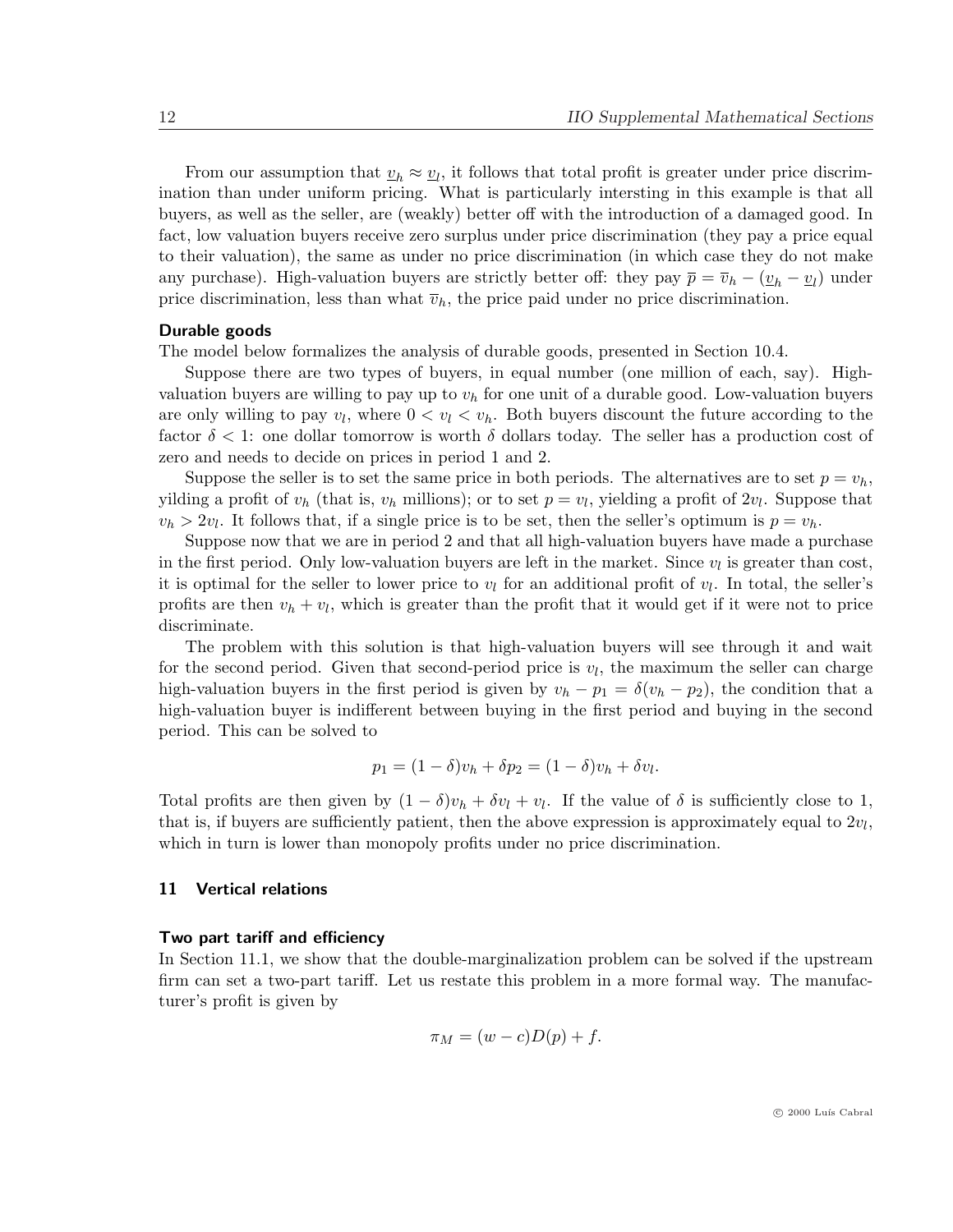The manufacturer will set as a franchise fee the maximum that the retailer is willing to pay. This is given by the retailer's profit:

$$
f = (p - w)D(p).
$$

Substituting for  $f$  in the previous equation we get

$$
\pi_M = (w - c)D(p) + (p - w)D(p) = (p - c)D(p) = \pi_V(p).
$$

That is, the manufacturer's profit is effectively the profit of a vertically integrated firm,  $\pi_V(p)$ . The manufacturer should therefore set the  $w$  that induces the retailer to set the price that maximizes  $\pi_V(p)$ . This corresponds to  $w = c$ .

### Retailer competition and optimal wholesale price

Section 11.2 in the text briefly explores the effect of retailer competition. Here we restate the same ideas in a more formal way.

In order to consider intermediate levels of competition, we introduce a slightly more general formulation than in the text above, one where the product sold by the two retailers is not homogeneous. Let the demand directed to retailer i be given by  $D(p_i, p_j)$ . The assumption that products are substitutes is that  $D_2$ , the derivative of D with respect to the second argument, is positive: if my rival increases its price, then my demand increases. The case of homogeneous product, considered above, corresponds to the limit when  $D_2$  is equal to  $D_1$  in absolute value, where  $D_1$  is the derivative of D with respect to the first argument.<sup>11</sup> By contrast, the case of little substitutability corresponds to  $D_2$  being close to zero.

As seen before, if fixed fees are possible, then the upstream firm's problem consists of maximizing total industry profits. These are given by

$$
\pi_V = D(p_1, p_2)(p_1 - c) + D(p_2, p_1)(p_2 - c),
$$

whereas  $R_i$ 's profits are

$$
\pi_i = D(p_i, p_j)(p_i - w_i) - f_i,
$$

where  $w_i$  and  $f_i$  are the wholesale price and the fixed fee paid by  $R_i$ , respectively. The first-order condition for  $R_i$ 's profit maximization is

$$
\frac{\partial D(p_i, p_j)}{\partial p_i}(p_i - w) + D(p_i, p_j) = 0.
$$

In a symmetric equilibrium, this simplifies to

$$
D_1(p - w) + D = 0.\t(11.1)
$$

 $\odot$  2000 Luís Cabral

<sup>&</sup>lt;sup>11</sup>Note however that  $D_2$  is positive, whereas  $D_1$  is negative.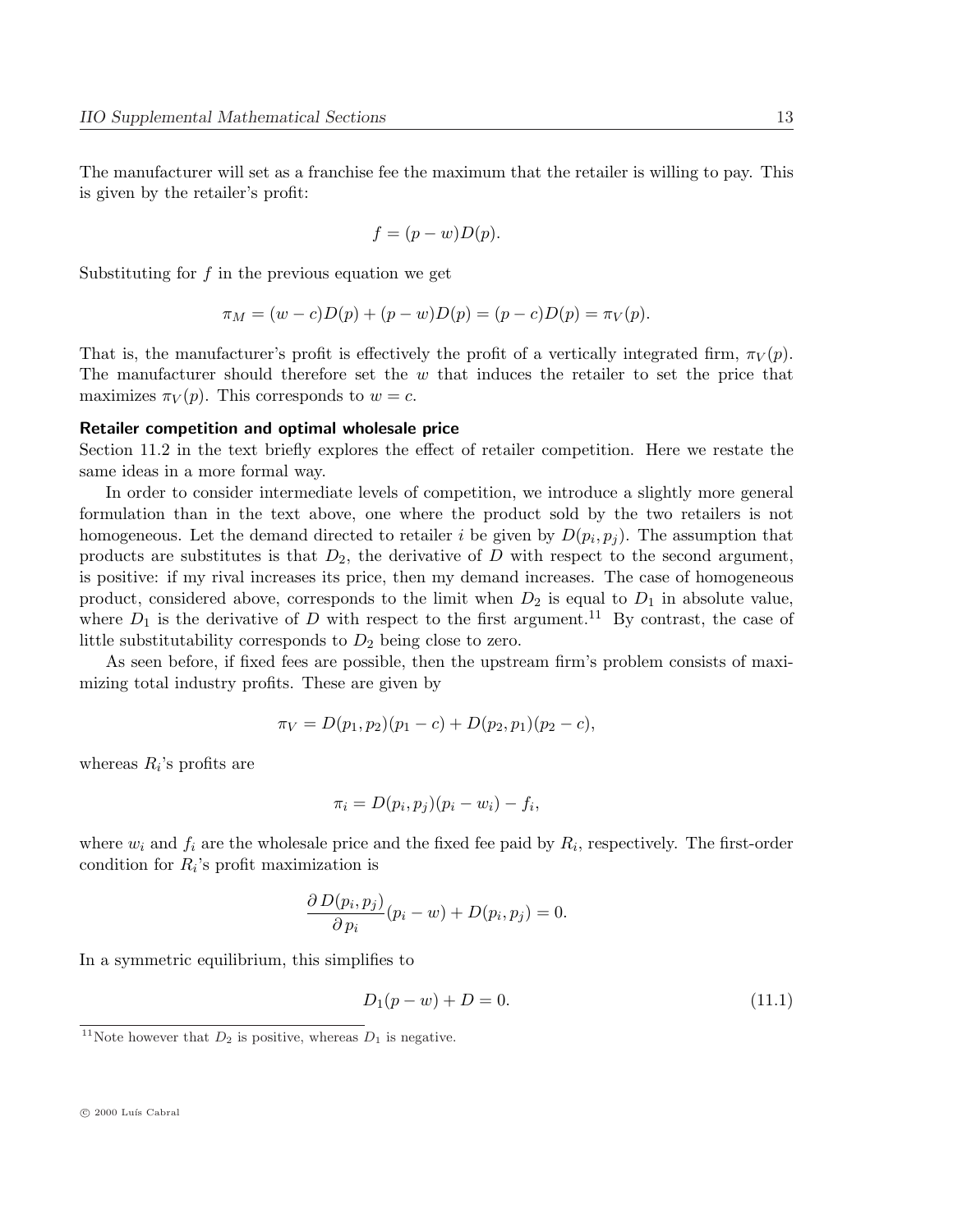Likewise, in a symmetric equilibrium, the first-order condition for the maximization of total profits is

$$
D_1(p-c) + D + D_2(p-c) = 0.
$$
\n(11.2)

Comparing (11.1) with (11.2), we see that, at  $w = c$ , the latter includes the extra term  $D_2(p-c)$ . This implies that, at the point where (11.2) is satisfied  $(p = p<sup>M</sup>)$ , the left-hand side of (11.1) is negative. This in turn implies that, starting from  $p^M$  and  $w = c$ , an individual firm would have an incentive to reduce price. In order to counteract that incentive, M should set  $w > c$ , to the point where

$$
D_1(p^M - w) + D = 0,
$$

so that each downstream firm will want to set price at the monopoly level.

In this formulation, the degree of competition is proportional to the degree of substitutability across products. Specifically, the greater  $D_2$ , the greater the degree of competition (the more a change in the price set by  $R_i$  (that is,  $p_i$ ) will affect the demand for  $R_i$ 's product (that is,  $D(p_i, p_i)$ . Comparing (11.1) and (11.2), we see that a higher  $D_2$  implies a greater gap between  $R_i$ 's first-order condition and M's first-order condition. As a result, when  $D_2$  is higher, w must be higher in order to induce the downstream firms to set  $p = p^M$ . We thus conclude that the greater the degree of retail competition, the greater the optimal wholesale price.

#### Investment externalities and indirect control

The model below formalizes the ideas discussed in Sections 11.3 and 11.4.

Let demand for retailer  $R_i$  be given by  $D(p_i, p_j, s_i, s_j)$ .  $s_i$  is an investment by  $R_i$  that increases demand (advertising, sales service, etc.). We assume that both  $D_3 > 0$  and  $D_4 > 0$ , that is,  $R_i$ 's sales effort increases both its demand and that of its rival.<sup>12</sup>

 $R_i$ 's profit is given by  $\pi_i = D(p_i, p_j, s_i, s_j)(p_i - w_i) - s_i - f_i$ . In a symmetric equilibrium, the first-order condition for the maximization of  $\pi_i$  with respect to  $s_i$  is

$$
D_3(p - w) = 1.
$$
\n(11.3)

Total industry profits, in turn, are given by  $D(p_i, p_j, s_i, s_j)(p_i - c) + D(p_j, p_i, s_j, s_i)$  $(p_i - c) - s_i - s_j$ . In a symmetric equilibrium, the first-order condition for the maximization of total profits with respect to  $s_i$  is

$$
(D_3 + D_4)(p - c) = 1.
$$
\n(11.4)

Suppose that  $D_2 = 0$ , that is, there is no price competition between downstream firms. The optimal wholesale price, in terms of inducing optimal pricing by downstream firms, is then  $w = c$ . Comparison of (11.3) to (11.4) shows that, if  $w = c$ , then there is a difference between the firmlevel and the industry-level first-order conditions. At the privately optimal level of s (given by (11.3) the left-hand side of (11.4) is greater than one: a higher level of s would be desirable.

 $^{12}D_i$  denotes the derivative of D with respect to the *i*th argument.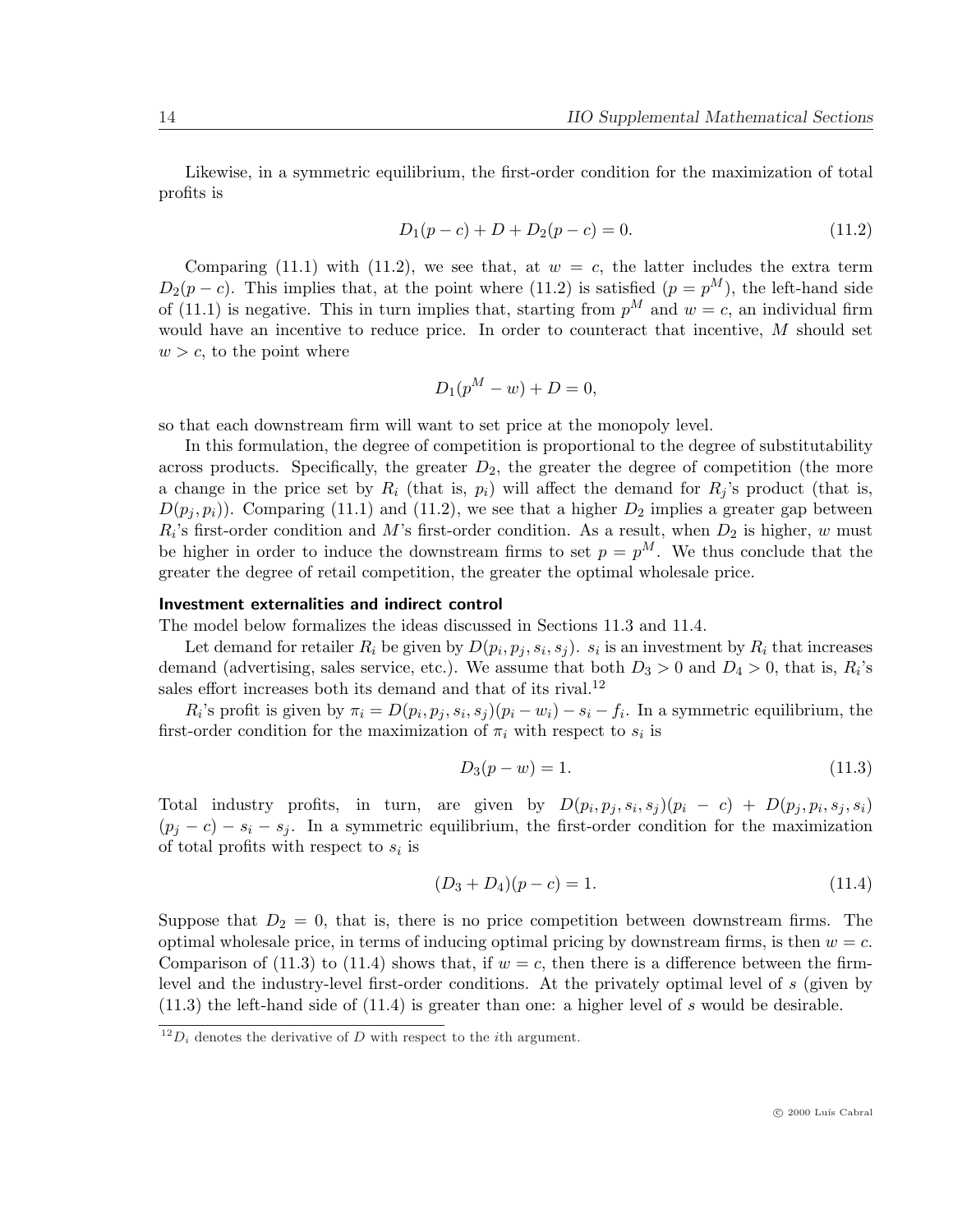The model above also formalizes the ideas presented in Section 11.4. Consider again the case when demand for  $R_i$  is given by  $D(p_i, p_j, s_i, s_j)$ . Suppose now that  $D_4 = 0$ , so that there are no externalities with respect to the level of  $s_i$ . The first-order condition for the maximization of  $\pi_i$  with respect to  $p_i$  will look similar to (11.1), whereas the corresponding condition for total profits will be like (11.2). If price competition is very intense, that is, if  $D_1 \approx -D_2$ , realignment of private and collective incentives implies that w be set at a level close to  $p^M$ . But then the left-hand side of (11.3) will be very small, in particular, smaller than the left-hand side of (11.4) even if  $D_4 = 0$ .

### Contract renegotiation

The analysis we have developed so far is subject to a crucial caveat: we have implicitly assumed that the upstream firm can commit to a fixed set of contracts with each downstream firm. Suppose, however, that this is not the case. In particular, suppose that the manufacturer initially agrees with the retailers on the optimal contract  $(f^*, w^*)$ . Moreover, assume that the degree of retail competition is not as extreme as Bertrand competition, so that the optimal wholesale price is below monopoly price and the fixed fee is strictly positive.

What will happen if the manufacturer can secretly offer each retailer  $R_i$  the possibility of renegotiating its contract? The manufacturer could then approach retailer  $R_1$  and argue along the following lines: Now that M and  $R_2$  have agreed on a contract with a positive fixed fee  $f^*$ and a wholesale price  $w^*$  close to  $p^M$  (the same as M and  $R_1$  initially agreed), there are mutual gains from  $M$  and  $R_1$  renegotiating their agreement. The new deal would correspond to a lower wholesale price and a higher fixed fee. Under this new deal  $R_1$  increases profit and so does M. How is it possible that both M and  $R_1$  become better off if the initial set of contracts maximizes total profits? Clearly, it must be the case that  $R_2$  becomes worse off, and in fact such is the case: by paying a lower wholesale price,  $R_1$  will decrease price and steal market share from  $R_2$ . While this reduces  $R_2$ 's profit, the fixed fee it has to pay is still  $f^*$ , so M does not suffer from  $R_2$ 's profit reduction.

But would  $R_1$  accept such an offer? In fact, one thing that  $R_1$  might conjecture is that after renegotiating this contract and promising to pay M a higher fixed fee, M will then approach  $R_2$ and attempt to renegotiate that contract as well, in which case the renegotiated deal proposed by M is not so attractive to  $R_1$ . This type of reasoning will only stop at an equilibrium in which downstream firms know that it is not in the interest of M to renegotiate any of the deals. It can be shown that this equilibrium corresponds to a wholesale price lower than  $w^*$ , and, consequently, a lower profit level for  $M$ .<sup>13</sup>

In order for a set of contracts to be an equilibrium, it must be that there is no mutual gain from renegotiation for the manufacturer,  $M$ , and each retailer  $R_i$ . M's profits are given by

$$
\pi_M = D(p_i, p_j)(w_i - c) + D(p_j, p_i)(w_j - c) + f_i + f_j.
$$

 $R_i$ 's profits, in turn, are given by

$$
\pi_i = D(p_i, p_j)(p_i - w_i) - f_i,
$$

 $\odot$  2000 Luís Cabral

<sup>&</sup>lt;sup>13</sup>Hart, Oliver, and Jean Tirole, "Vertical Integration and Market Foreclosure," Brookings Papers on Economic Activity (Microeconomics), 205–276, 1990.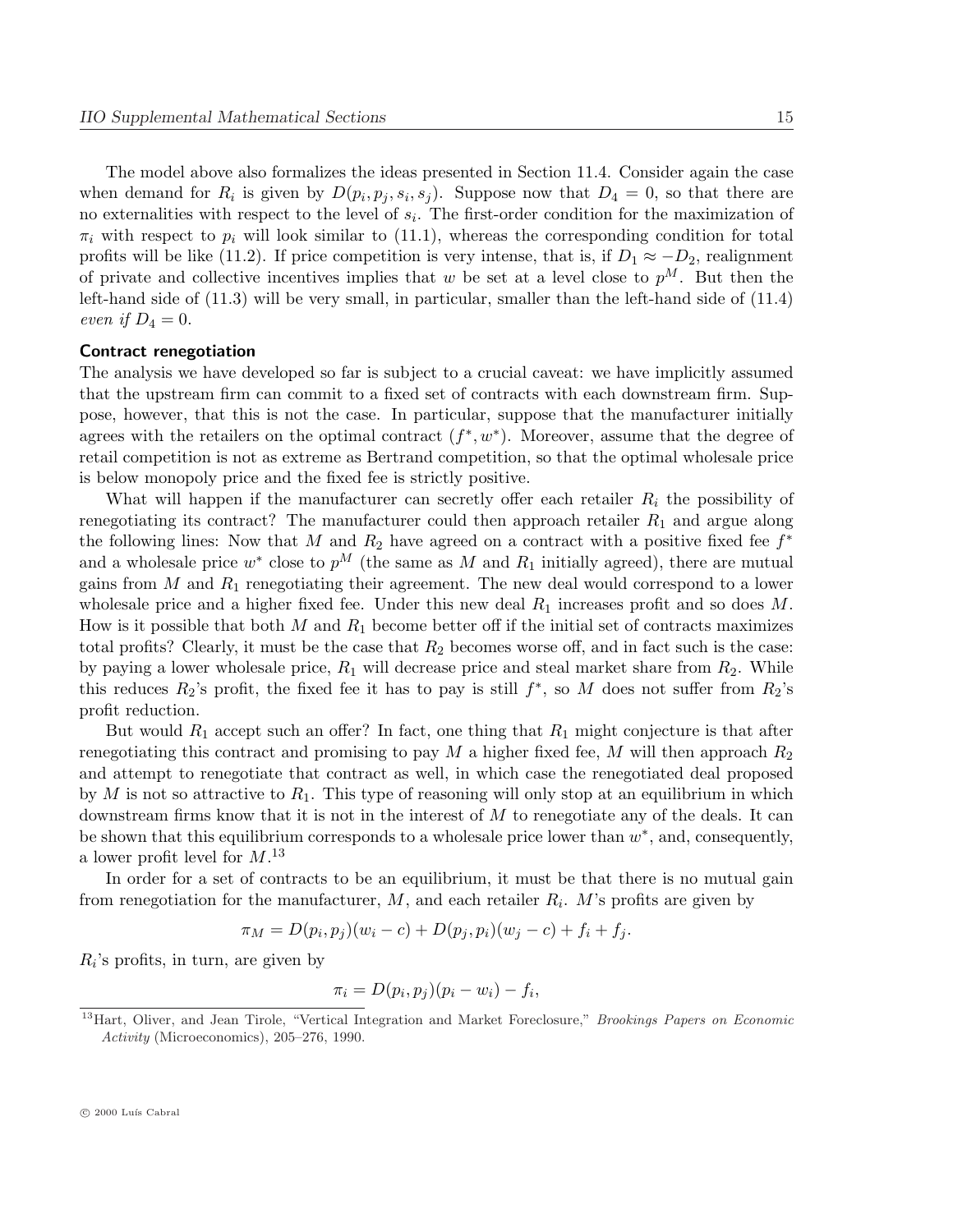and so

$$
\pi_M + \pi_i = D(p_i, p_j)(p_i - c) + D(p_j, p_i)(w_j - c) + f_j.
$$

The condition that there is no room for M and  $R_i$  to jointly improve their profits (given the contract signed between M and  $R_i$ ) is that the derivative of  $\pi_M + \pi_i$  with respect to  $p_i$  be zero. Notice that, strictly speaking, what M and  $R_i$  would be negotiating is the value of  $w_i$ , not the value of  $p_i$ . But since different values of  $w_i$  lead to different values of  $p_i$ , we may as well assume that M and  $R_i$  agree directly on the value of  $p_i$ . In a symmetric equilibrium  $(p_i = p_j = p, w_i = w_j = w)$ , the condition that  $\partial(\pi_M + \pi_i)/\partial p_i = 0$  becomes

$$
D_1(p-c) + D + D_2(w-c) = 0.
$$
\n(11.5)

Notice the contrast between (11.5) and (11.2). Since  $w < p$ , the third term in (11.5) is lower than the third term in (11.2). Since, by definition, (11.2) is satisfied for  $p = p^M$ , the left-hand side of (11.5) is negative for  $p = p^M$ : M and  $R_i$  would increase their joint profits by decreasing  $p_i$ . In order for (11.5) to be satisfied, it must be  $p < p^M$  (so that the first term is less negative than with  $p = p^M$ ).

In the above "renotiation-proof" equilibrium, the upstream firm is victim of a sort of "curse": The reason why M offers the downstream firms the possibility to renegotiate contracts is that by doing so it can increase profits. But, as a result of this, the upstream firm ends up making less profits than it would by simply offering  $f^*$  and  $w^*$ . In other words, if the upstream firm could commit not to renegotiate its original contracts, then it would be better off.<sup>14</sup>

One solution to the manufacturer's commitment problem is given by Resale Price Maintenance (RPM), whereby the manufacturer imposes a minimum price on retailers. Under RPM, the incentives for renegotiation cease to exist. In fact, as we saw in the previous section, renegotiation would imply setting a lower wholesale price, a higher fixed fee, and (implicitly) a lower retail price.<sup>15</sup> But with RPM such new contract would not work.<sup>16</sup>

Why can the manufacturer commit to RPM and not to a set of contracts with retailers? The reason lies in that a retail price is more easily observable than a contract between manufacturer and retailer. In other words, the manufacturer could include in its contract with retailer  $R_1$  the clause that "no retailer will set a price below  $p^M$ ." If retailer  $R_2$  violates this clause,  $R_1$  will in principle be able to observe it. However, observing a change in  $f_2$  and  $w_2$ , the fixed fee and the wholesale price paid by  $R_2$  to the manufacturer, is more problematic—the scope for secret contract renegotiation is greater than the scope for evading an industry-wide "regulation."

<sup>&</sup>lt;sup>14</sup>Notice the analogy between the manufacturer's problem and the problem faced by a durable good's monopolist (considered in the previous chapter): in both cases lack of commitment not to renegotiate terms of sale results in a worse outcome.

<sup>&</sup>lt;sup>15</sup>We say "implicitly" because the two-part contract does not directly specify a retail price. However, a retail price reduction is required if the contract is to benefit the retailer.

<sup>&</sup>lt;sup>16</sup>This idea was put forward by O'Brien, Daniel P, and Greg Shaffer, "Vertical Control With Bilateral Contracts," Rand Journal of Economics 23 (1992), 299–308.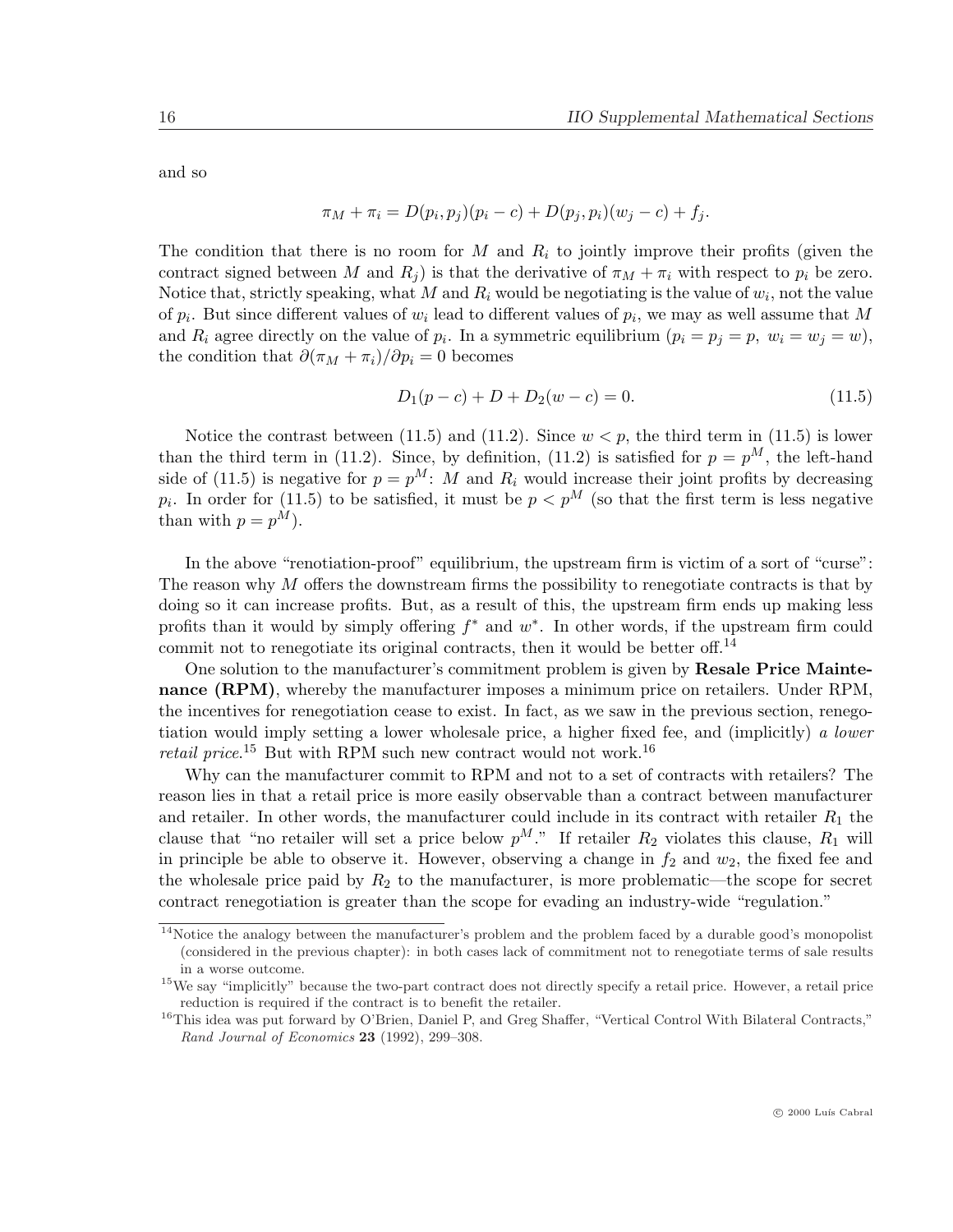RPM is not the only way of solving the upstream firm's commitment problem. An alternative is to award exclusive territories. This is a vertical restraint whereby each retailer is allocated a given territory that other retailers have no access to. For example, car manufacturers have an exclusive dealer in each European country. The German Fiat dealer, for instance, is not allowed to sell cars in France.

An exclusive territory solves the commitment problem. It allows the manufacturer to go back to the previous solution  $(f = \pi^m, w = c)$  and suggest that each retailer  $R_i$  set  $p = p^M$ . This would indeed be the retailer's optimal choice, for it knows that, by contractual agreement, there won't be any competition at the retail level: the retailer is, effectively, a monopolist with marginal cost  $w = c$ , and thus setting the monopoly price  $p^M$  is indeed its optimal choice.<sup>17</sup>

To summarize: If the manufacturer is unable to commit to fixed contractual terms with each retailer, then the manufacturer's market power is dissipated in contract renegotiation and dowstream competition. Vertical restraints such as RPM or exclusive territories allow the manufacturer to recover its market power.

## 12 Product differentiation

#### Hotelling equilibrium

Section 12.2 presents the Hotelling model in a graphical way. We now derive the same results algebraically.

We begin with a derivation of Firm 1's demand curve. For generic prices  $(p_1, p_2)$ , the indifferent consumer's location  $x$  is given by

$$
p_1 + tx = p_2 + t(1 - x)
$$

or

$$
x = \frac{1}{2} + \frac{p_2 - p_1}{2t}
$$

As seen in the text, Firm 1's demand is given by all consumers to the left of the consumer located at  $x$ , that is

$$
d_1 = x = \frac{1}{2} + \frac{p_2 - p_1}{2t}
$$

(As expected,  $p_1 = p_2$  implies  $d_1 = \frac{1}{2}$  $(\frac{1}{2},)$ 

Firm 1's profit is given by

$$
\pi_1 = (p_1 - c) \left( \frac{1}{2} + \frac{p_2 - p_1}{2t} \right).
$$

<sup>&</sup>lt;sup>17</sup>As in the case of double marginalization, vertical integration would also solve the problem. In fact, vertical integration always solves the incentive problems in downstream pricing. Vertical integration does not take place more frequently because there are also negative incentive problems resulting from large, integrated firms. See Chapter 3.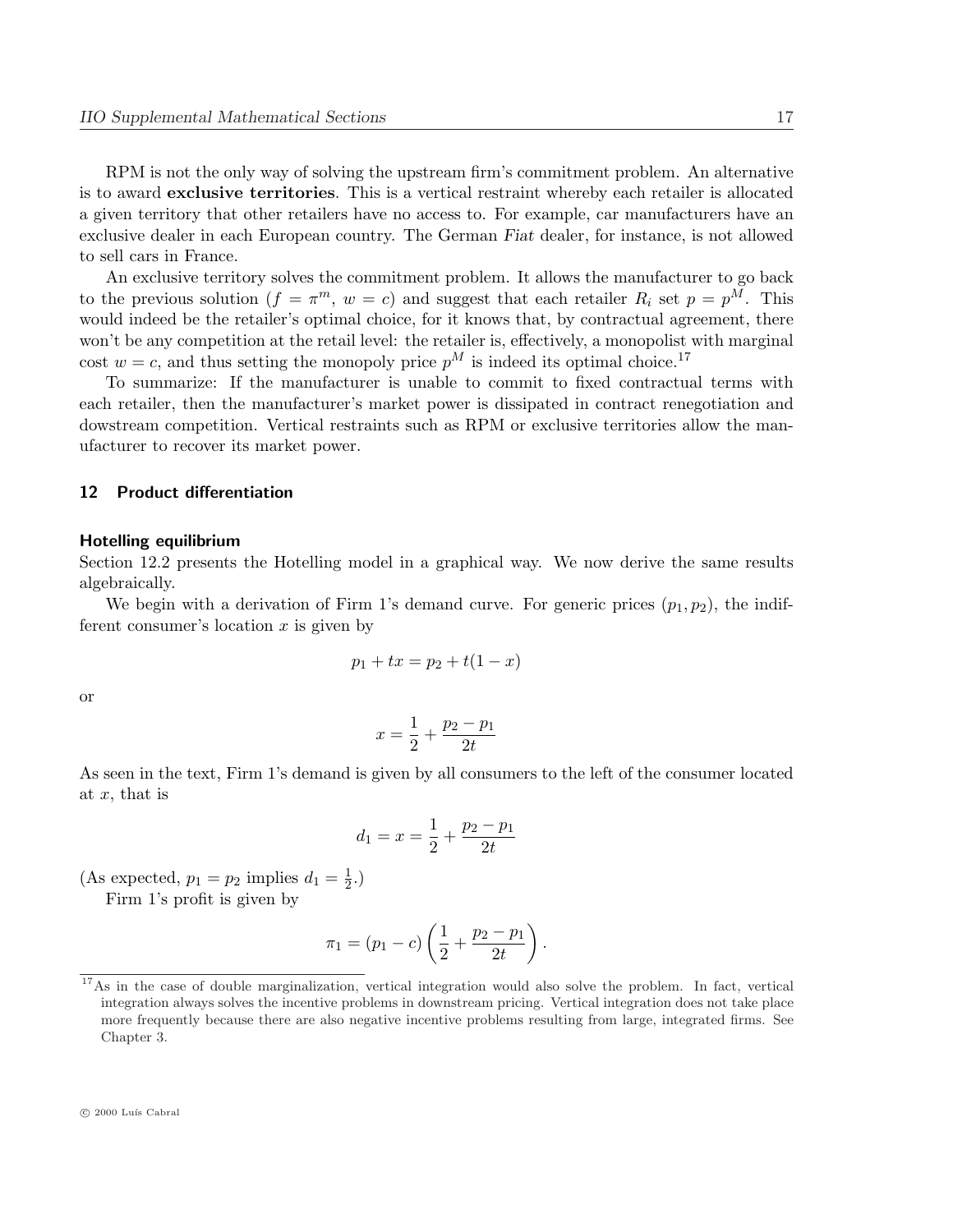The first-order condition for profit maximization,  $\frac{\partial \pi_1}{\partial p_1} = 0$ , implies

$$
\frac{1}{2} + \frac{p_2 - p_1}{2t} - (p_1 - c)\frac{1}{2t} = 0.
$$

Solving for  $p_1$ , we get

$$
p_1 = \frac{c+t}{2} + \frac{p_2}{2},
$$

which is Firm 1's reaction function. At a symmetric equilibrium,  $p_1 = p_2 = p^N$ , where  $p^N$  is given by

$$
p^N = \frac{c+t}{2} + \frac{p^N}{2},
$$

or simply

$$
p^N = c + t.
$$

#### Product positioning

Below, we formalize the main ideas in Section 12.3.

The direct and the strategic effects can be derived algebraically as follows. Let  $(p_1(l_1, l_2), p_2(l_1, l_2))$ be the equilibrium of the second stage (pricing) game. Notice that equilibrium prices depend on locations. Substituting these equilibrium prices on Firm 1's profit function, we get Firm 1's profit as a function of locations:

$$
\pi_1 = \pi_1(l_1, l_2, p_1(l_1, l_2), p_2(l_1, l_2)).
$$

How does Firm 1's profit vary when  $l_1$  varies? Notice that an increase in  $l_1$  means moving closer to Firm 2 (given our assumption regarding relative locations).

$$
\frac{d \pi_1}{d l_1} = \frac{\partial \pi_1}{\partial l_1} + \frac{\partial \pi_1}{\partial p_1} \frac{\partial p_1}{\partial l_1} + \frac{\partial \pi_1}{\partial p_2} \frac{\partial p_2}{\partial l_1}
$$

$$
= \frac{\partial \pi_1}{\partial l_1} + \frac{\partial \pi_1}{\partial p_2} \frac{\partial p_2}{\partial l_1}.
$$

In equilibrium, Firm 1 chooses an optimal price, and so it must be that  $\partial \pi_1/\partial p_1$  is zero. This implies that the second term in the first equality is zero, leaving us with two terms. These two terms correspond to the direct and the strategic effects, respectively. It can be shown that the first term is positive. In fact, we have done so based on Figure 12.4. The first part of the second term is positive:  $\partial \pi_1/\partial p_2 > 0$ . This is quite general and intuitive: given that the products are substitutes, Firm 1 gains when Firm 2 increases its price. Finally, the second part of the second term is normally negative:  $\partial p_2/\partial l_1 < 0$ . The idea is that locating closer to Firm 2 makes the latter price more aggressively, resulting in a lower equilibrium price. Together, these two inequalities combine into a negative strategic effect.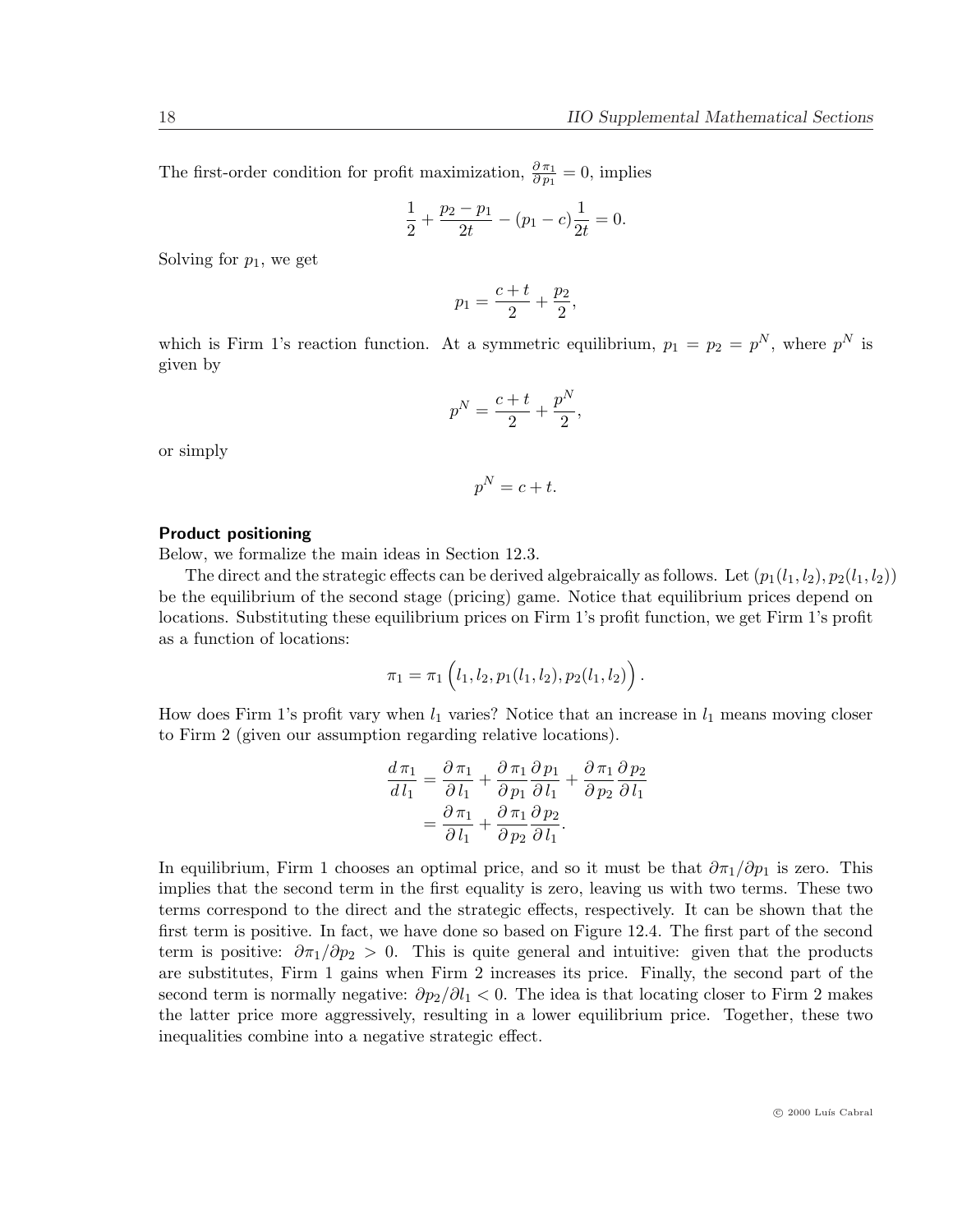# 13 Advertising

## Advertising as a signal

The model below formalizes the discussion in the second part of Section 13.1.

Consider the following simple model of advertising as a signal.<sup>18</sup> A firm launches a new product. From the consumers' perspective, the product can be of high quality or low quality (with equal probability). Consumers do not know the firm's product quality until after buying the product. Moreover, consumers are willing to pay  $\bar{v}$  for a high-quality product and v for a low-quality product. Finally, suppose that production cost is given by  $c$  and that

$$
\overline{v} > c > \frac{1}{4}\underline{v} + \frac{3}{4}\overline{v}.\tag{13.1}
$$

Because of the second inequality, if consumers have no information about the firm's quality, then no sale will take place. In fact, the expected willingness to pay (the maximum price a firm will be able to charge in the first period) is  $(\nu + \overline{\nu})/2$ . If the firm's quality is high, then even by charging this price in the first period it would only get a total revenue of  $(v + \overline{v})/2 + \overline{v}$  (after the first period, consumers learn that the firm's product is of high quality, and are thus willing to pay  $\bar{v}$  in the second period). But (13.1) implies that this revenue is not sufficient to cover total production costs, 2c. The same reasoning would apply (even more strongly) in the case when the firm's quality is low.

Now enter advertising. Suppose that, if the firm's quality is high, then it spends  $a^* = \overline{v} - c$  on advertising. If, instead, the firm's quality is low, then it spends zero on advertising. Given this strategy, consumers should conclude that advertising means the firm's product is of high quality; accordingly, consumers should be willing to pay  $\overline{v}$ . Zero advertising, by contrast, implies that the firm's product is of low quality; accordingly, consumers should be willing to pay  $\underline{v}$ .

Can this be an equilibrium? In other words, is the firm choosing an optimal strategy? If the firm's product is of high quality, then, in equilibrium, it receives a profit of  $\overline{v} - c - a^*$  in the first period and  $\overline{v} - c$  in the second period. Since  $a^* = \overline{v} - c$ , this adds up to a total of  $\overline{v} - c$ , which is positive (first inequality in (13.1)). If the firm were to choose a different level of advertising, including  $a = 0$ , then consumers would believe the firm to be of low quality.<sup>19</sup> The maximum price it would be able to sell is <u>v</u>. Its total profit would thus be  $\underline{v} - c + \overline{v} - c$ , which is lower than  $\overline{v} - c$ , the total profit it gets by setting  $a = a^*$ .

Consider now the case when the firm's product is of low quality. In equilibrium it gets zero profit: if  $a = 0$ , then no price above cost would convince consumers to buy the product. The alternative is to spend  $a = a^*$ , thus (erroneously) convincing consumers that the product is of high

<sup>18</sup>This model is a simplified version of Kihlstrom, Richard E, and Michael H Riordan, "Advertising as a Signal," Journal of Political Economy 92 (1984), 417–450, who in turn extend seminal work by R. Nelson, op. cit.). See also Migrom and Roberts, op. cit.

<sup>&</sup>lt;sup>19</sup>Since, in equilibrium, only the levels  $a = 0$  and  $a = a^*$  are observed, there is no particular consumer "belief" that needs to be imposed when the firm chooses a different value of a. We assume that consumers believe the firm's product to be of low quality.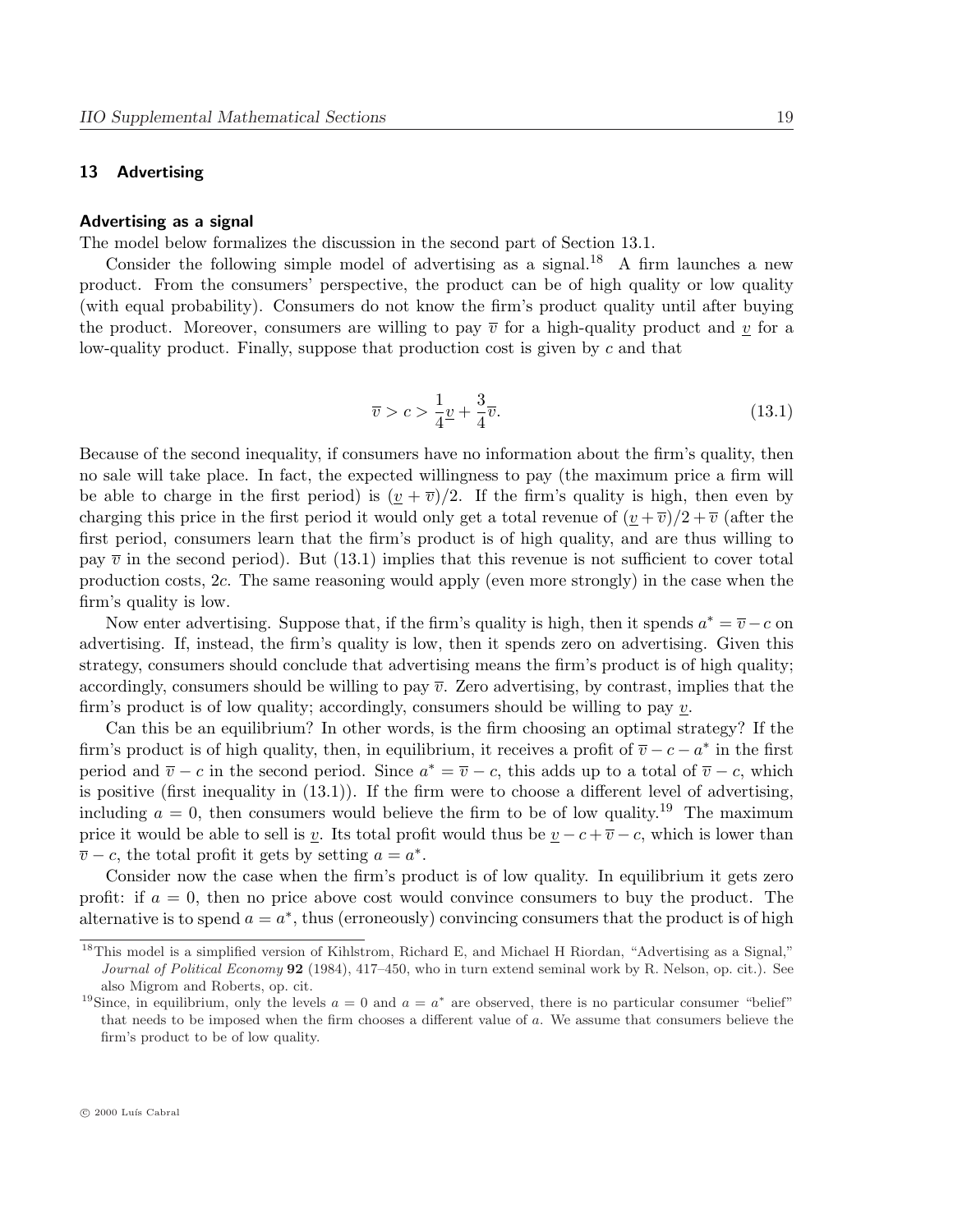quality. Under this scenario, the firm would be able to sell for  $\bar{v}$  in the first period. Eventually, consumers would learn that the product is of low quality, which implies that second period profits are zero. Total profit would thus be given by first period profit, that is,  $\overline{v} - c - a^*$ , which is equal to zero. We conclude that the firm can do no better than the equilibrium strategy, both when its quality is high and when its quality is low: the equilibrium strategy is indeed an equilibrium strategy.

# The Dorfman-Steiner formula

In what follows, we derive Equation 13.1. Assuming constant marginal cost  $c$ , the firm's profit function is given by

$$
(p-c)D(p,a)-a,
$$

where  $D$ , the demand curve, is a function of price and advertising expenditures (in \$). The first-order conditions for profit maximizationa are given by  $\partial \pi / \partial p = 0$  and  $\partial \pi / \partial a = 0$ :

$$
q + (p - c)\frac{\partial D}{\partial p} = 0
$$

$$
(p - c)\frac{\partial D}{\partial a} - 1 = 0.
$$

These equations can be transfored into

$$
\frac{1}{p}(p-c)\frac{\partial D}{\partial p} = -\frac{q}{p}
$$

$$
\left(\frac{a}{pq}\right)(p-c)\frac{\partial D}{\partial a}\frac{a}{pq},
$$

or simply

$$
\frac{p-c}{p} = \frac{1}{-\frac{\partial D}{\partial p}\frac{p}{q}} = \frac{1}{\epsilon}
$$

$$
\frac{a}{R} = \frac{a}{pq} = \left(\frac{p-c}{p}\right) \left(\frac{\partial D}{\partial a}\frac{a}{q}\right).
$$

Together, the above equations imply (13.1).

## 14 Entry costs, market structure, and welfare

#### Derivation of Equation 14.1

Let the inverse demand curve be given by

$$
P = a - Q/S.
$$

 $\odot$  2000 Luís Cabral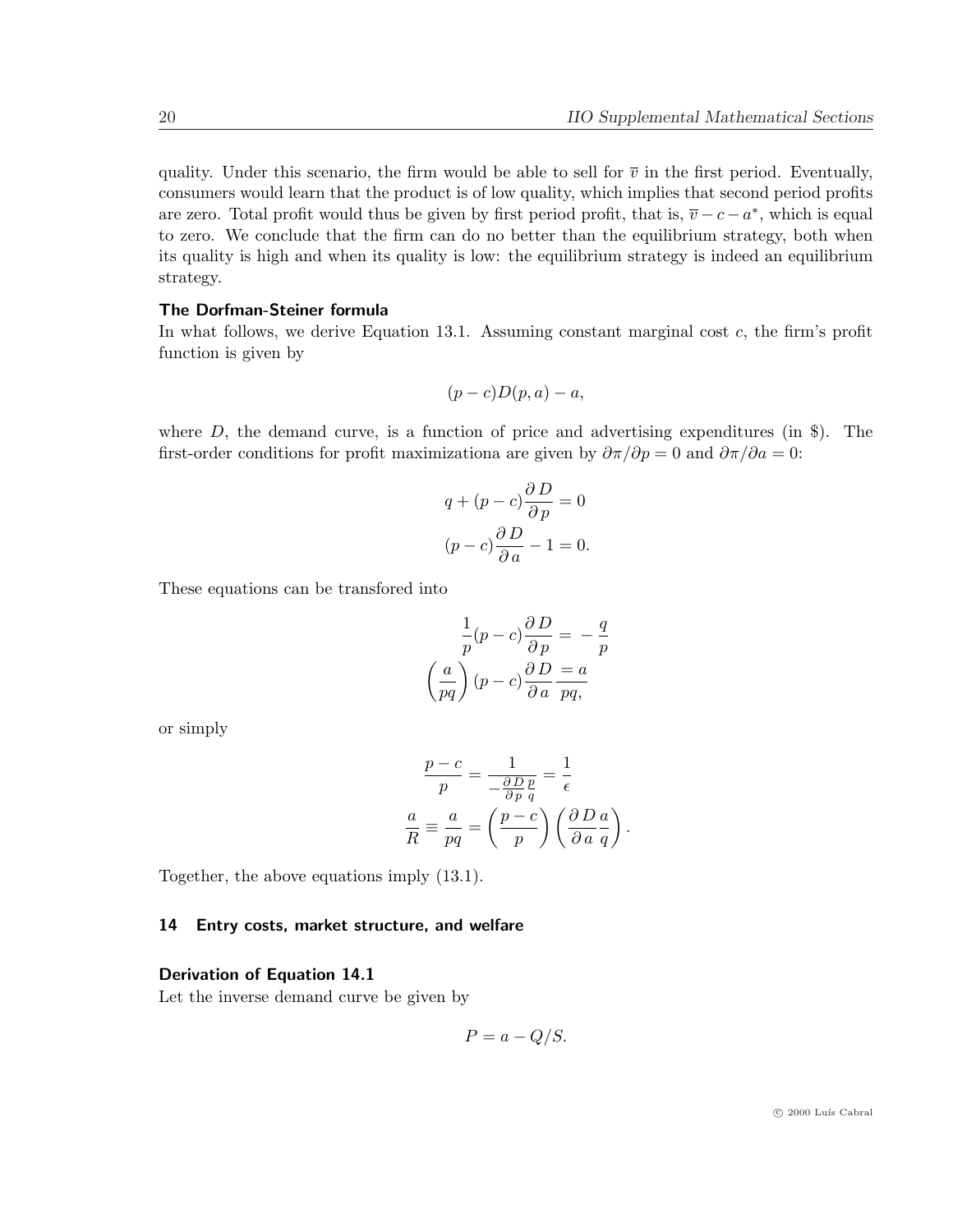S is a measure of market size. If the only difference between market A and market B is that the latter is twice the size of the first, then the demand curve in market  $B$  is as in  $A$  but with a value of S that is twice that of market A's.

Each firm's profit, in case it enters the market, is given by

$$
\Pi = Pq_i - F - cq_i = (a - Q/S - c)q_i - F.
$$

The first-order condition for profit maximization is

$$
a - Q/S - c - q_i/S = 0
$$

In a symmetric equilibrium, we have  $q_i = q = Q/n$ , where n is the number of active firms. It follows that

$$
a-nq/S-q/S=0,
$$

or

$$
q = \frac{a-c}{n+1}S.
$$

Equilibrium price is given by

$$
p = a - nq/S
$$

$$
= a - n\frac{a - c}{n + 1}.
$$

Substituting in the profit function, we get

$$
\Pi(n) = (p - c)q - F
$$
\n
$$
= \left(a - n\frac{a - c}{n + 1} - c\right) S \frac{a - c}{n + 1} - F
$$
\n
$$
= \frac{a - c}{n + 1} S \frac{a - c}{n + 1} - F
$$
\n
$$
= S \left(\frac{a - c}{n + 1}\right)^2 - F.
$$

#### Free entry and welfare

The model below formalizes the discussion in Section 14.3. Suppose that the inverse demand function is given by  $P(Q)$  and that each firm's cost function is  $C(q)$  (this generalizes the case considered in the text). Finally, assume that firms decide sequentially whether or not to enter the industry.

The question we are trying to address is the relation between the optimal number of firms,  $n^*$ , and the equilibrium number of firms,  $\hat{n}$ .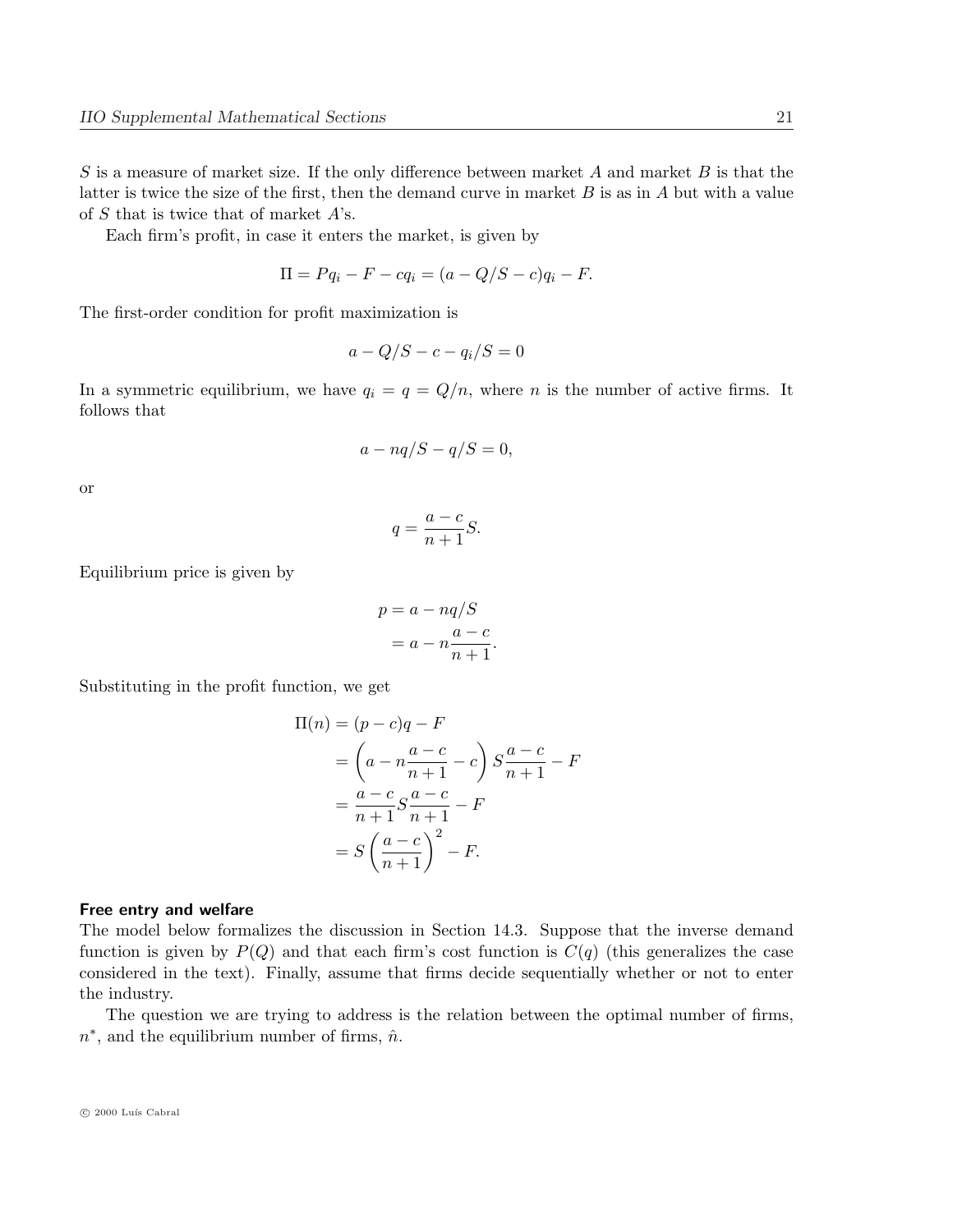The optimal number of firms maximizes total welfare, which is given by

$$
W(n) \equiv \int_0^{nq_n} P(x)dx - nC(q_n) - nF,
$$
\n(14.1)

where, as before, n is the number of firms and  $q_n$  each firm's output (given that there are n active firms).

The effect of additional entry on welfare is given by

$$
W'(n) = P(nq_n) \left( n \frac{\partial q_n}{\partial n} + q_n \right) - C(q_n) - nMC(q_n) \frac{\partial q_n}{\partial n}.
$$

The equilibrium number of firms,  $\hat{n}$ , is given by the zero-profit condition

$$
P(\hat{n}q_{\hat{n}})q_{\hat{n}} - C(q_{\hat{n}}) = 0.
$$

Substituting this in (14.1), we get

$$
W'(\hat{n}) = \hat{n} \left( P(\hat{n}q_{\hat{n}}) - MC(q_{\hat{n}}) \right) \frac{\partial q_n}{\partial n}.
$$
\n(14.2)

We conclude that, if margins are positive  $(P > MC)$  and there is a business stealing effect  $(\partial q_n/\partial n < 0)$ , then, at the equilibrium level of entry, further entry would reduce social welfare; and, conversely, less entry would increase welfare. In other words, there is excessive entry in equilibrium.

Notice that, by using differential calculus, this result abstracts from the fact that  $n$  must be an integer value. When this problem is taken into consideration, examples may be found where there is insufficient entry in equilibrium, For example, suppose that marginal cost is constant and that duopoly price is equal to marginal cost (Bertrand competition). In this case, even if the entry cost is very small, the equilibrium number of firms is just one. However, if the entry cost is indeed very small, then society would be better off with a second competitor.

#### 15 Strategic behavior, entry and exit

#### Deterrence by capacity expansion

Section 15.1 develops the idea of entry deterrence by capacity expansion. Below we present a more detailed, formal analysis of that problem

Assume first that Firm 2's cost of entry is very small. Then Firm 1 knows that no matter what output level it sets (within reasonable limits), Firm 2 will enter.<sup>20</sup> What is, then, Firm 1's optimal output?

Firm 1 knows that Firm 2 will choose an optimal output *given Firm 1's preset output level*. Specifically, Firm 1 anticipates that Firm 2 will choose  $q_2 = q_2^*(q_1)$ , where  $q_2^*(q_1)$  is Firm 2's

 $^{20}$ Specifically, assuming that firms have the same constant marginal cost, Firm 2 enter unless Firm 1 chooses an output greater than the output under perfect competition.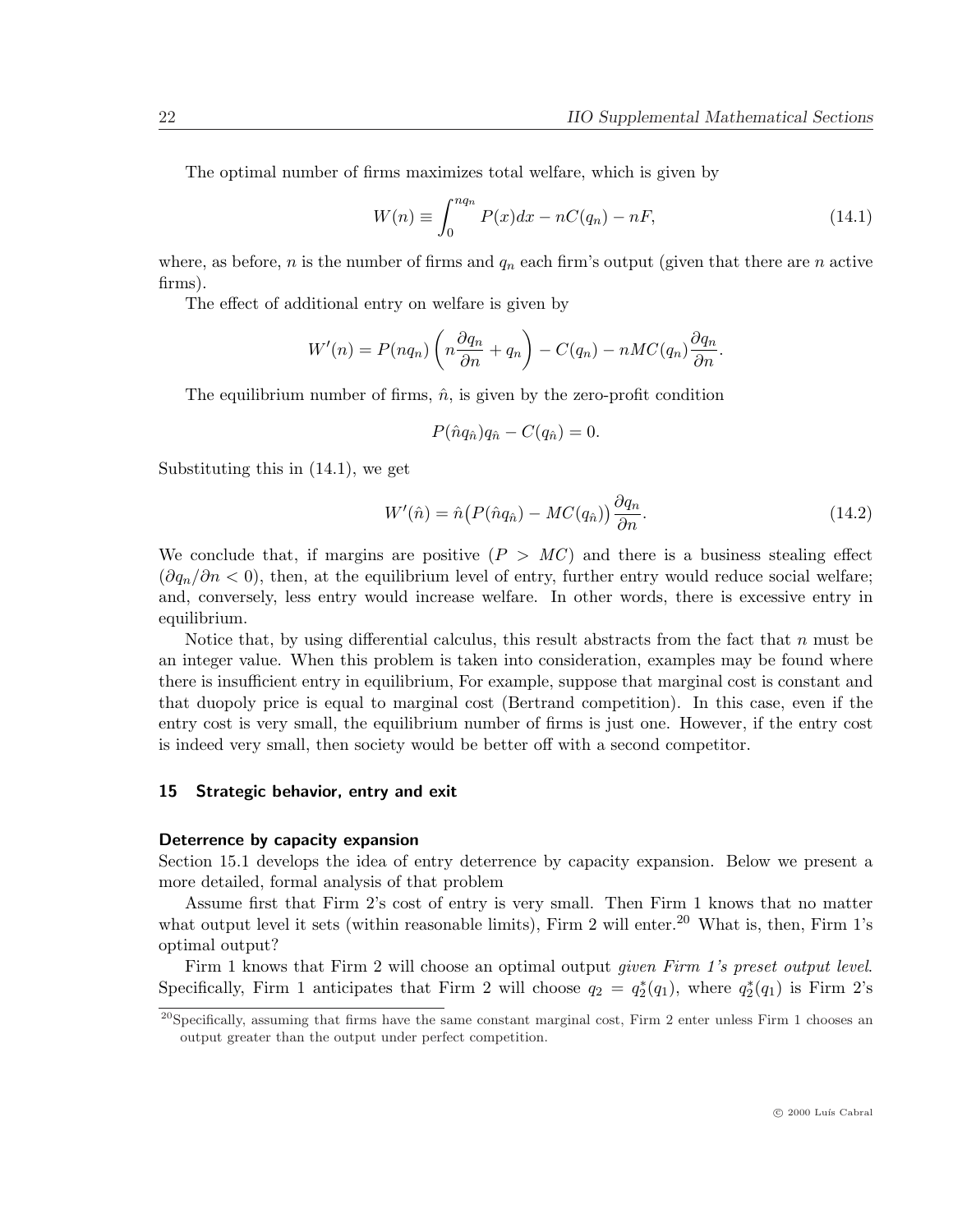reaction function as in the Cournot model. In fact, as we saw in Chapter 7,  $q_2^*(q_1)$  gives Firm 2's optimal output given Firm 1's output. Figure 4 depicts this function. It also depicts some of Firm 1's **isoprofit curves** in the map  $(q_1, q_2)$ . Firm 1's  $\pi'_1$  isoprofit curve, for example, includes all pairs  $(q_1, q_2)$  such that Firm 1's profits are equal to  $\pi'_1$ , and likewise for  $\pi''_1$  and  $\pi'''_1$ . Notice that Firm 1's profits are decreasing in its rivals output, so  $\pi'_1 > \pi''_1 > \pi''_1$ . Firm 1's optimal strategy is therefore to choose the point along Firm 2's reaction curve that is associated with the highest level of  $\pi_1$ . This is given by point  $q_1^S$ , the point at which an isoprofit curve is tangent to Firm 2's reaction curve. This equilibrium is known as the **Stackelberg equilibrium**.<sup>21</sup>



Figure 4: Stackelberg equilibrium.



Figure 5: Reaction curve with entry costs.

Consider now the case when Firm 2 must pay an entry cost  $E$  before entering. Upon observing Firm 1's output level, Firm 2 will compare the entry cost to the prospective equilibrium profit in case it enters. The higher Firm 1's output, the lower Firm 2's expected payoff from entring (cf Exercise 15.6.b). Let  $q_1^L$  be the level of Firm 1's output such that Firm 2 is indifferent between entering and not entering, that is,  $q_1^L$  is such that  $\pi_2\left(q_1^L, q_2^*(q_1^L)\right) = E$ .

Assume that, when Firm 2 is indifferent between entering and not entering, it prefers not to enter. We can then plot Firm 2's new reaction curve to Firm 1's output choice, including not

<sup>&</sup>lt;sup>21</sup>Stackelberg was the first to propose a variant of the Cournot model in which decisions are taken sequentially rather than simultaneously. See von Stackelberg, H, Marktform und Gleichgewicht, Vienna: Springer, 1934.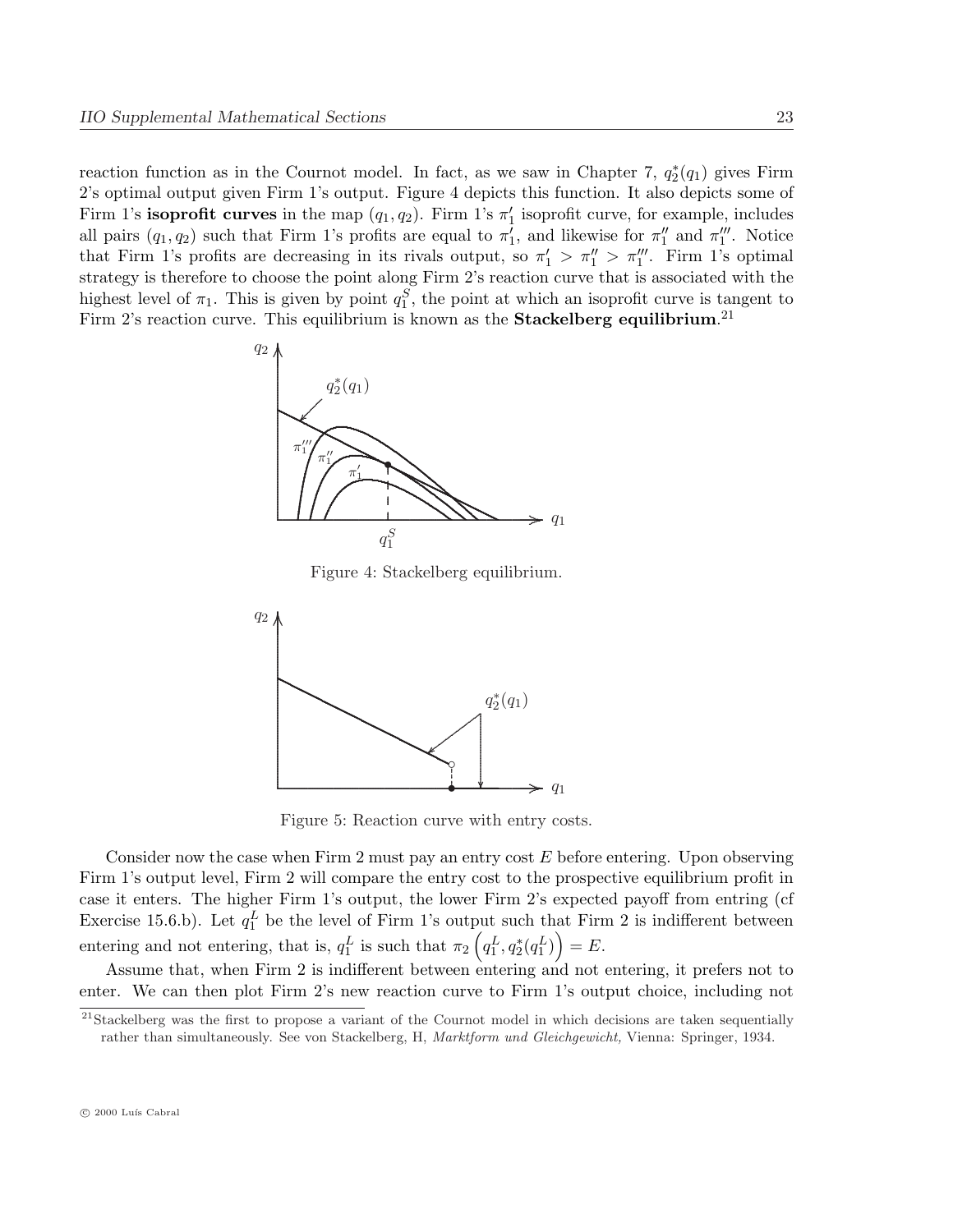

Figure 7: Entry acommodation.

only its choice of output but its entry decision as well. Figure 5 depicts this new reaction curve. For values of  $q_1$  lower than  $q_1^L$ ,  $q_2^*(q_1^L)$  is the same as before. The only difference from Firm 2's point of view is that it now must pay a positive entry cost  $E$ , but this has no influence on the post-entry output choice. If  $q_1$  is greater or equal to  $q_1^L$ , however, then Firm 2 prefers not to enter the market, that is,  $q_2^*(q_1^L)$  is zero.

As before, Firm 1 anticipates that Firm 2 will choose a point on its reaction curve. Consequently, Firm 1's optimal strategy is to choose the point in Firm 2's reaction curve that corresponds to the highest possible isoprofit curve. It can be seen from Figure 6 that this is given by  $q_1^L$ , precisely the output level beyond which Firm 2 finds it optimal not to enter. In words, Firm 1 finds it optimal to increase the level of output with the sole purpose of deterring entry by Firm 2.

# Commitment, ex-ante optimality, and ex-post optimality<sup>22</sup>

Until now, we have been a bit vague about the exact nature of the incumbent's initial move. Does Firm 1 set the level of capacity or does it set the output level instead? The distinction can

 $22$ This section is adapted from Dixit, A., "The Role of Investment in Entry Deterrence," Economic Journal 90 (1980), 95–106.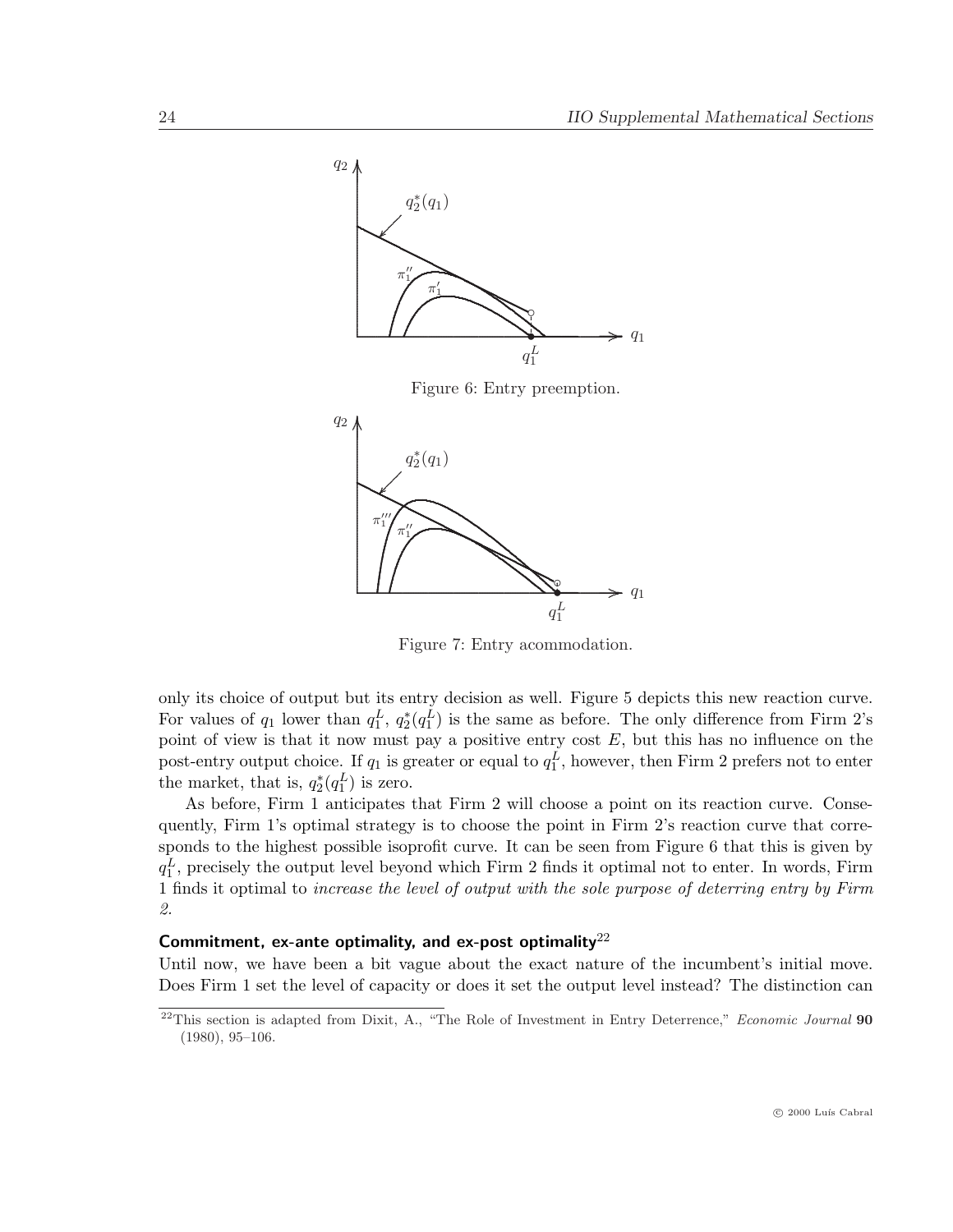be very important. Suppose first that capacity constraints are not very important. Specifically, suppose that all of the production costs are incurred at the time of choosing output and that any level can be chosen at any time. In that case, even though Firm 1 is in the market before Firm 2, Firm 1 will be able to revise its output decision even after Firm 2 enters the market (if it does). For all practical pursposes, what Firm 1 is doing in the equilibrium in Figure 6 is to announce its *intention* of producing output  $q_1^L$  in case Firm 2 enters. But then we may ask: is this a *credible* announcement by Firm 1?

In order for the announcement to be credible, it must be optimal for Firm 1 to implement what it announces when the time comes for making the relevant decision. Suppose that Firm 2, ignoring Firm 1's announcement, decides to enter and set output at the Cournot equilibrium level, that is,  $q_2 = q_2^N$  (cf Figure 8). Then Firm 1's best strategy would be to ignore its preannouncement and choose  $q_1 = q_1^N$  instead. In fact, the same is true in the equilibrium with accommodation (Figure 4): instead of taking Firm 1's announced output as given, Firm 2 could simply enter and set output at the Cournot level.

Now consider an alternative interpretation of the model. Before Firm 2 decides whether or not to enter, Firm 1 must choose production capacity  $K_1$ . Capacity costs are k per unit and this cost is sunk. That is, even if Firm 1 later chooses an output lower than installed capacity it will still not avoid the cost  $kK_1$ . In addition to capacity costs, Firm 1 must also pay output costs  $cq_1$ , that is, c per unit of output. Given that its capacity is  $K_1$ , output will have to be less than capacity, that is,  $q_1 \leq K_1$ .

Let us consider the extreme case when capacity costs are very high and production costs are very low. This situation is depicted in Figure 9. The reaction curves  $q_1^*(q_2)$  and  $q_2^*(q_1)$  take into account both capacity and production costs.<sup>23</sup> If we were to consider production costs only, then, for Firm 1, we would obtain a reaction curve shifted rightwards, as in Figure 9. If Firm 1 has intalled a large capacity, then this would be the relevant reaction curve. In fact, since capacity costs are sunk, only production costs (very low) matter, thus leading to a reaction curve far from the origin. This is all under the assumption that Firm 1 has a large capacity. Specifically, this is all under the assumption that Firm 1's optimal output would be lower than its capacity. The true ex-post reaction curve for Firm 1 is then the minimum of its capacity and the productioncosts-only reaction curve, as depicted in Figure 9 and denoted by  $q_1^*(q_2|K_1 = q_1^L)$ : this means optimal output for Firm 1 given that Firm 2's output is  $q_2$  and Firm 1 has previously intalled capacity  $K_1$  at the level  $q_1^L$ .

As can be seen from the Figure, even if Firm 2 were to enter and set a (reasonable) output level, it would still be optimal for Firm 1 to set output  $q_1^L$ , as announced. In other words, because production costs are so low with respect to capacity costs, it is optimal for Firm 1 to use all of its capacity. The preemption strategy is therefore a credible strategy.

Notice that, in addition to the assumption that capacity costs are high, we also need the assumption that they are sunk. If capacity costs were not sunk, then the first argument in this

<sup>&</sup>lt;sup>23</sup>Firm 2 will also have to pay capacity costs. In fact, suppose that the reaction curve  $q_2^*(q_1)$  (in Figures 6 and 9) includes both production and capacity costs. This is the correct way of determining the equilibrium, for, when making its entry decision, Firm 2 should consider both capacity and output costs.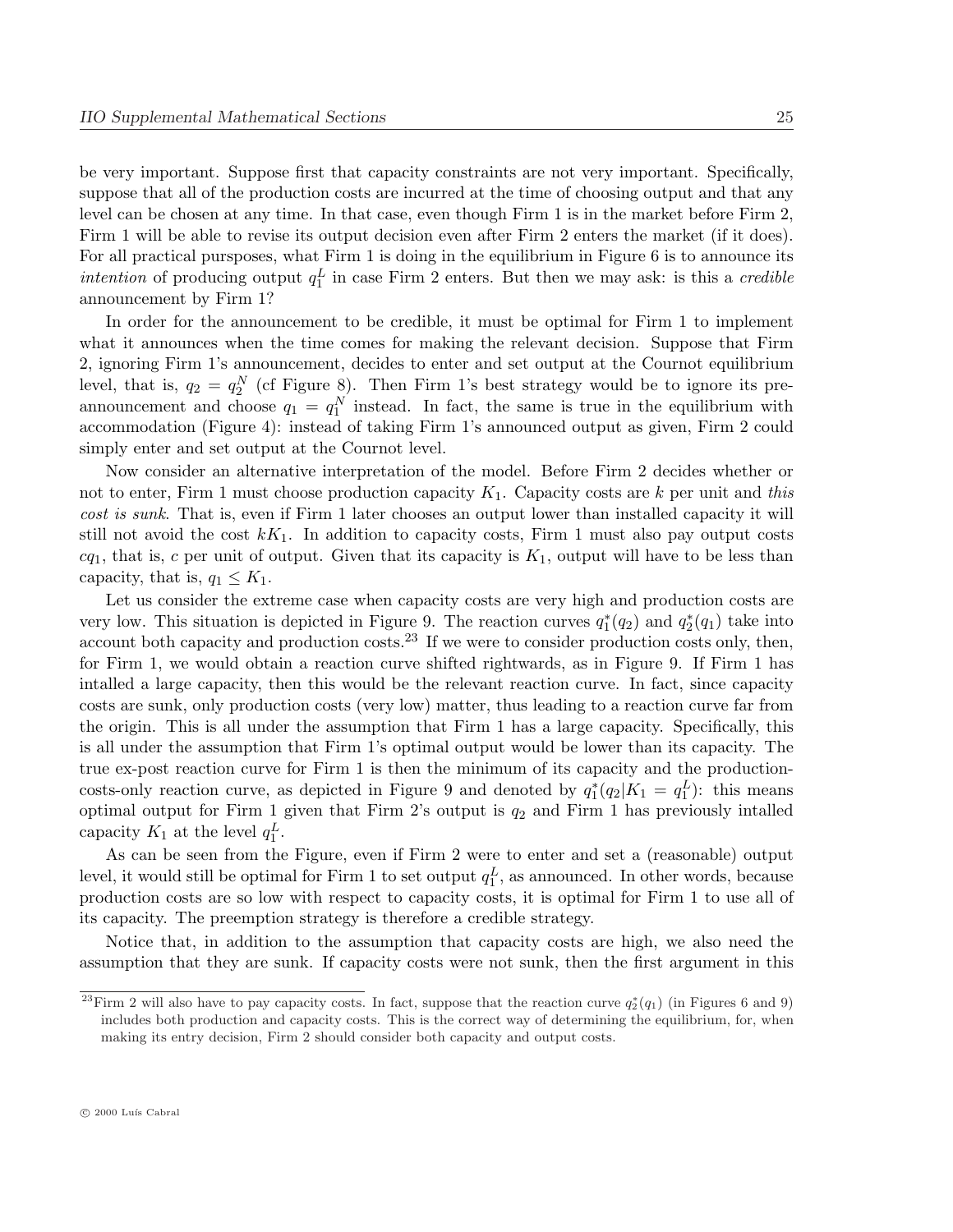section would apply: Firm 2 could enter and set  $q_2 = q_2^N$ , and Firm 1's best reaction would be to sell capacity, recover the costs of investments previously made, and set  $q_1 = q_1^N$  as well. We thus conclude that: Capacity preemption is a credible strategy only if capacity costs are high and sunk.



Figure 8: Non-credible preemption.



Figure 9: Credible entry preemption.

# Contracts as a barrier to entry

The model below formalizes the discussion in the end of Section 15.1: the idea that a contract between an incumbent firm and a customer can create a barrier to entry.

Suppose that there is one buyer who is willing to pay up to one unit for the price of 1. The incumbent seller has cost  $\frac{1}{2}$ . The potential entrant's cost is unknown to buyer and incumbent. Both expect it to be a value uniformly distributed in the  $[0, 1]$  interval. If entry takes place, the duopolists play a price-setting game, whereby the low cost firm sets a price just below the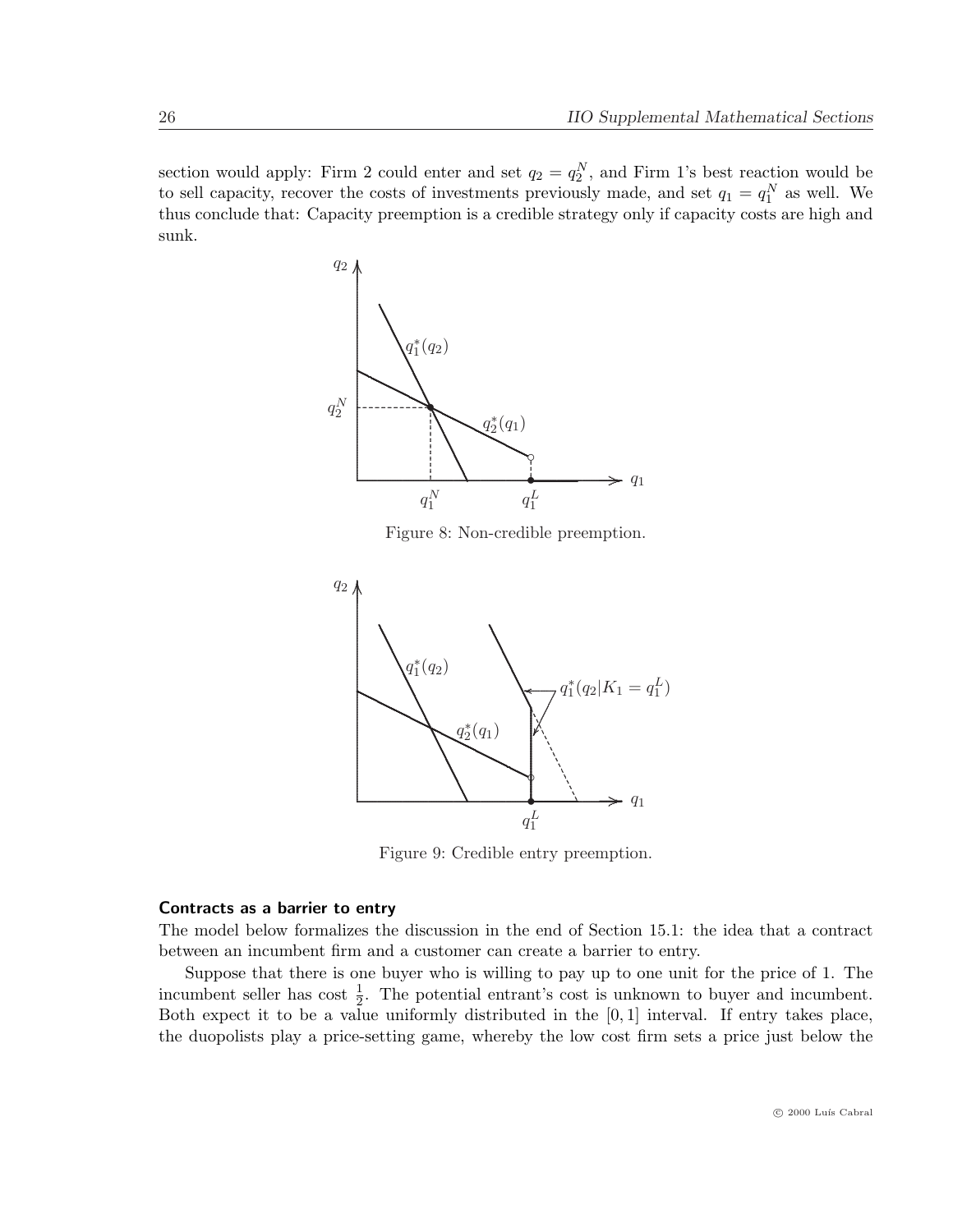high-cost firm's cost.

Suppose there is no contract between incumbent and buyer. If the entrant's cost is greater than  $\frac{1}{2}$ , then no entry takes place and the incumbent sets the monopoly price 1. If the entrant's cost is less than  $\frac{1}{2}$ , then the entrant enters and sets price equal to the incumbent's cost,  $\frac{1}{2}$ . That is, if no contract is written, then the buyer's expected payoff is  $\frac{1}{2}$  times zero (no entry) plus  $\frac{1}{2}$ times  $(1-\frac{1}{2})$  $\frac{1}{2}$ ) (entry takes place), that is,  $\frac{1}{4}$ . The incumbent, in turn, receives an expected payoff of  $\frac{1}{2}$  (no entry) times  $(1-\frac{1}{2})$  $(\frac{1}{2}),$  or  $(\frac{1}{4}).$ 

Consider now the following contract the incumbent offers the buyer. The buyer promises to purchase from the incumbent at a price  $\frac{3}{4}$ . If the buyer later wishes to switch to the entrant, then the buyer must pay the incumbent a penalty of  $\frac{1}{2}$ . We now show that the buyer is as well off, and the incument strictly better off, with this contract than without it. First notice that, despite the contract, entry still takes place when the entrant is very efficient. In fact, if the entrant's cost is less than  $\frac{1}{4}$ , then the entrat enters and sets price equal to  $\frac{1}{4}$ . Given this price, the buyer switches seller: it now pays  $\frac{1}{4}$  (price) plus  $\frac{1}{2}$  (penalty from breach of contract), a total of  $\frac{3}{4}$  (the price required by the incument). Following this reasoning, we conclude that entry occurs with probability  $\frac{1}{4}$ , the probability that the entrant's cost is lower than  $\frac{1}{4}$ . The buyer's expected utility probability 4, the probability that the chiral s cost is lower than  $\frac{4}{4}$ <br>is  $\frac{1}{4}$  times  $(1-\frac{1}{4}-\frac{1}{2})$  (entry takes place) plus  $\frac{3}{4}$  times  $(1-\frac{3}{4})$  (6)  $\frac{1}{2}$ ) (entry takes place) plus  $\frac{3}{4}$  times  $(1-\frac{3}{4})$  $\frac{3}{4}$ ) (entry does not take place), or simply  $\frac{1}{4}$  (the same value as before). The incumbent, in turn, now gets  $\frac{1}{4}$  times  $\frac{1}{2}$  (entry takes place and the entrant receives the damage payment) plus  $\frac{3}{4}$  times  $\frac{3}{4} - \frac{1}{2}$  $\frac{1}{2}$  (entry does not take place), or  $\frac{5}{16}$ .

Not surprisingly, the loser in this process is the entrant. Without contracts, the entrant sells at a price  $\frac{1}{2}$ , whereas with the above contract the maximum the entrant can charge is  $\frac{1}{4}$ . Notice that, if the entrant's cost lies in the interval  $[\frac{1}{4}, \frac{1}{2}]$  $\frac{1}{2}$ , then entry does not take place even though the entrant is more efficient than the incumbent.

## Mergers and firm value

The model below formalizes the discussion in Section 15.3.

The Cournot model with asymmetric firms illustrates how a merger may increase or decrease the value of non-merging firms. It can be shown that in a linear Cournot model where each firm  $i$  has marginal cost  $c_i$ , profits are given by

$$
\pi_i = \left(\frac{a + \sum_{j \neq i} c_j - nc_i}{n+1}\right)^2 - F,\tag{15.1}
$$

where  $\sum_{j\neq i}c_j$  means summation of  $c_j$  for all j different from i, that is, the summation of marginal costs for all of firm i's rivals.

Suppose we start from a situation with 3 firms, all with marginal cost  $c_i = \overline{c}$ . Each firm's profit is given by

$$
\pi = \left(\frac{a-\overline{c}}{4}\right)^2,
$$

where for simplicity we assume  $F = 0$ . Suppose that Firms 2 and 3 merge and that their new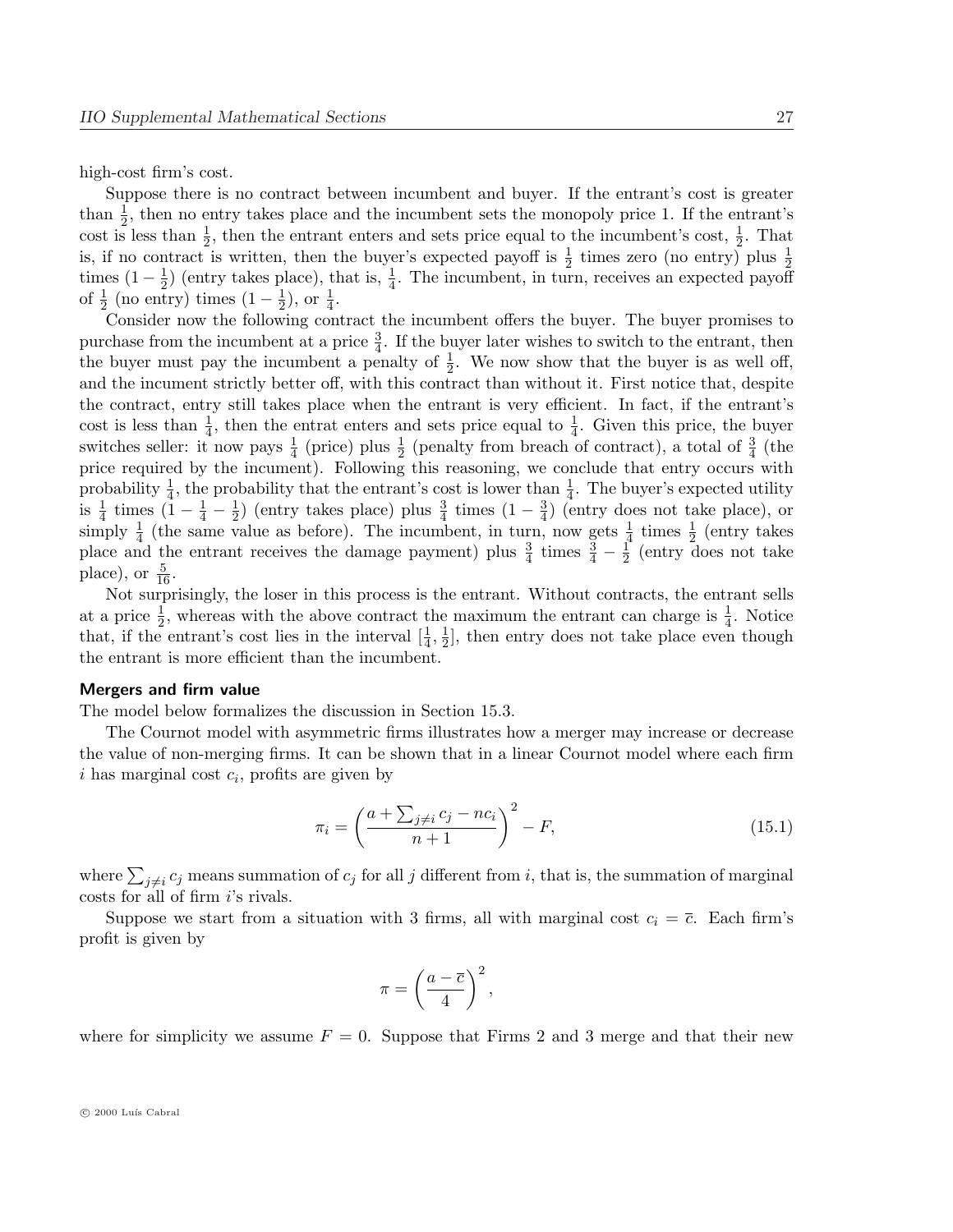marginal cost is  $c < \overline{c}$ . After the merger, Firm 1's profit is given by

$$
\pi_1 = \left(\frac{a+\underline{c}-2\overline{c}}{3}\right)^2.
$$

(Notice that the number of firms is now 2.) Two situations are possible. First, if the merger between firms 2 and 3 does not imply large efficiency gains reflected in the level of marginal cost, then  $\bar{c} \approx \bar{c}$  and  $\pi_1 \approx (a - \bar{c})^2/3^2$ , which is greater than the initial value (the denominator is smaller). If however  $\bar{c}$  is high (say,  $\bar{c} \approx a/2$ ) and  $c$  is much lower than  $\bar{c}$  (say,  $c \approx 0$ ), then  $\pi_1 \approx 0$ , which is lower than the initial value  $((a/8)^2 > 0)$ . In other words, depending on the effect of the merger on marginal cost, non-participating firms may gain or lose from the merger. If the merged firm increases its efficiency by decreasing marginal costs to a significant extent, then non-participating firms' value decreases as a result of the merger.

# 16 Research and development

#### The dynamics of R&D competition

The model below presents an alternative approach to the problem discussed in Section 16.2.

Suppose there are two firms: an incumbent monopolist, Firm 1, and a potential competitor, Firm 2. Both firms must decide how much to invest in R&D,  $r_i$ ,  $i = 1, 2$ . The probability of success in R&D is given by  $f(r_i)$ . Success is independent across firms. Firms' profits are a function of the outcome of the R&D stage, as given in the main text. We assume that  $\overline{\pi}^M$  $\underline{\pi}^M > \overline{\pi}^D > \pi^D > \underline{\pi}^D > 0.$ 

Each firm's expected payoff from the R&D investment is given by

$$
\Pi_1 = f(r_1) \left[ f(r_2) \pi^D + \left( 1 - f(r_2) \right) \overline{\pi}^M \right] +
$$
  
+ 
$$
\left( 1 - f(r_1) \right) \left[ f(r_2) \underline{\pi}^D + \left( 1 - f(r_2) \right) \underline{\pi}^M \right] - r_1
$$
  

$$
\Pi_2 = f(r_2) \left[ f(r_1) \pi^D + \left( 1 - f(r_1) \right) \underline{\pi}^D \right] - r_2.
$$

The derivative with respect to  $r_i$ ,  $i = 1, 2$ , is

$$
\Pi'_{1} = f'(r_{1}) \left[ f(r_{2}) \pi^{D} + \left( 1 - f(r_{2}) \right) \overline{\pi}^{M} \right] +
$$
  
-  $f'(r_{1}) \left[ f(r_{2}) \underline{\pi}^{D} + \left( 1 - f(r_{2}) \right) \underline{\pi}^{M} \right] - 1$   

$$
\Pi'_{2} = f'(r_{2}) \left[ f(r_{1}) \pi^{D} + \left( 1 - f(r_{1}) \right) \underline{\pi}^{D} \right] - 1.
$$

It follows that the first-order conditions for profit maximization are

$$
f'(r_1)\left[f(r_2)(\pi^D - \underline{\pi}^D) + \left(1 - f(r_2)\right)(\overline{\pi}^M - \underline{\pi}^M)\right] = 1
$$

$$
f'(r_2)\left[f(r_1)\pi^D + \left(1 - f(r_1)\right)\underline{\pi}^D\right] = 1.
$$

 $\odot$  2000 Luís Cabral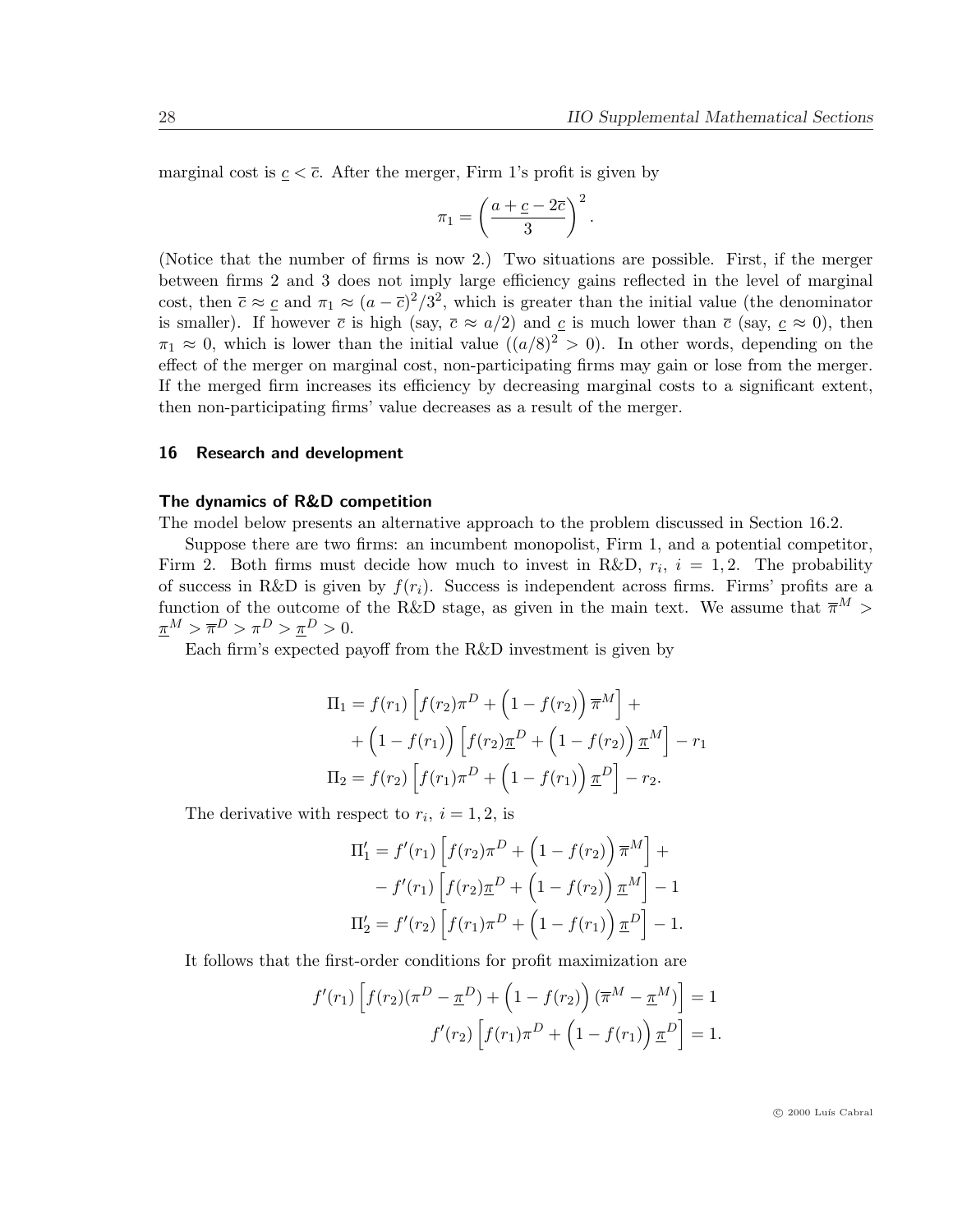The left-hand side of these equations gives the marginal benefit from R&D, whereas the righthand side gives the marginal cost, one. Notice that, if R&D is not very drastic, then  $\bar{\pi}^M \approx \underline{\pi}^M$ and  $\overline{\pi}^D \approx \pi^D \approx \underline{\pi}^D > 0$ . It follows that, for a given  $r_1 = r_2 = r > 0$ , the marginal benefit for Firm 1 is close to zero, whereas for Firm 2 it is positive. It can be shown that this leads to an equilibrium with  $r_2 > r_1$ . (Notice that, in the extreme when the above approximate equalities are exact,  $r_1 = 0$  in equilibrium.)

#### 17 Networks and standards

#### Diminishing marginal network effects

It is common to model network externalities as a utility function that includes network size as an argument. If utility is increasing in the size of the network, then we say that network externalities are positive. Normally, the increase in utility derived from a larger network is smaller the larger the network is; in other words, utility is normally a concave function of network size. What are the microeconomic foundations for such a utility function? In the next paragraphs, we present two simple models that illustrate how such a utility function can be arrived at. We consider both the cases of direct and indirect network externalities.

Let us start with the case of direct network externalties. Consider a total population of N email users and suppose that only a fraction  $\lambda$  actually have email. Each potential user would like to send m emails per period. Each of these emails can be sent to either one of two users. For example, suppose the user wants to ask a question and that there are two people who know the answer.

The utility from sending an email to the preferred destination is  $\bar{u}$ , whereas the utility from sending it to the second-best destination is  $u$ , where  $\overline{u} > u > 0$  (for example, the first source will provide a better answer). If  $\lambda$  is the fraction of users who have email, it is also approximately the probability that a given user has email. The expected utility per email is therefore given by  $\lambda \overline{u} + (1 - \lambda)\lambda u$ . The first term is the probability the preferred user has email times the respective utility. The second term is the probability that the preferred user does not have email but the second preferred does. Total per period average utility is finally given by

$$
U = m\left(\lambda \overline{u} + (1 - \lambda)\lambda \underline{u}\right) = a(b - n)n,
$$

where  $n \equiv \lambda N$  is network size, and  $a \equiv m \frac{u}{N^2}$ ,  $b \equiv \frac{\overline{u} + \underline{u}}{\underline{u}} N$  are parameters. As can be seen, utility is an increasing, concave function of network size  $n$ . This is intuitive: when the number of email users is small, adding one more user to the network increases average user utility by more than when the new user is added to a large network (because the larger the network the greater teh probability that the preferred user is already connected).

Let us now consider the case of indirect network externalities. Suppose that  $n$  consumers purchase a given operating system. Consumers do not derive any direct utility from using an operating system. Rather, utility comes from the quality of the applications software that is available. Specifically, the quality of applications software is a function of investment in software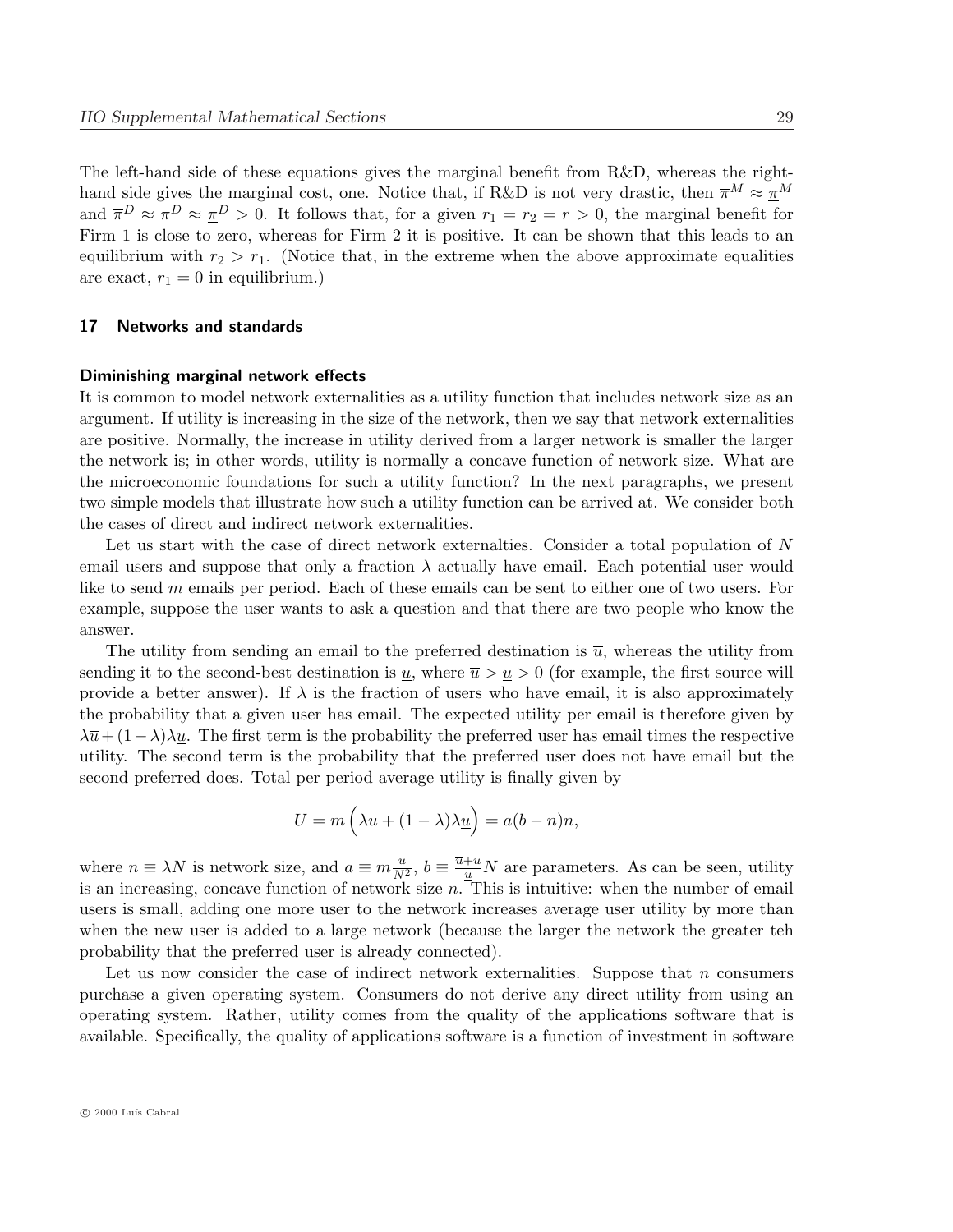development:  $b(r) = \beta r^c$ , where r is investment in software development and  $\beta$ ,  $\gamma$  are parameters. Suppose that the gross benefit  $b(r)$  is divided between consumers and software developer, so that the latter receives a per-consumer profit of  $\alpha b(r)$  and the former a net benefit of  $(1 - \alpha) b(r)$ .

The optimal investment in software development maximizes  $n \alpha b(r) - r$ , where n is the total size of the installed base of operating software owners. The solution is given by  $r^* = r^*(n)$ . Plugging this back into the benefit function and simplifying, we conclude that each consumer receives a utility of

$$
U = (1 - \alpha)\beta \, (\alpha \, \beta \, \gamma \, n)^{\frac{\gamma}{1 - \gamma}} \,,
$$

which, under the assumption  $\gamma < 1/2$ , is an increasing, concave function of network size n.

## Network effects and fulfilled-expectations equilibria

The model below formalizes the discussion in Section 17.1.<sup>24</sup>

The demand for products subject to network externalities has some peculiarities which are not present in "normal" demand curves. The utility each consumer derives from the product depends on how many other consumers there are who purchase the same product — the size of the network of users. Or, to be more precise, demand depends on what each consumer expects the size of the network will be. The previous sentence points to an important element in the determination of demand under network effects: consumer expectations.

To illustrate this point,suppose there are one million consumers for a new technology subject to network effects. Each consumer's valuation for the product (in dollars) is given by  $v \cdot n$ , where  $v$  is a parameter specific to each consumer and  $n$  is the size of the network (in million users). That is, the greater the value of n, the greater the valuation each potential buyer has for the product. The above valuation function implies that each consumer is willing to pay up to  $v \cdot n^e$ for the product, where  $n^e$  is the *expected* size of the network.

Suppose that the value of  $v$  is uniformly distributed between zero and 1,000. Suppose moreover that consumers expect the size of the network to be 1m users, i.e.,  $n^e = 1$ . Then the demand curve is given by the top curve in Figure 10. For example, if price is \$400, then a consumer with  $v = 400$  is willing to pay exactly \$400, the product of  $v = 400$  and  $n^e = 1$ . Consequently, all consumers with  $v > 400$  are willing to pay more than  $p = $400$ . Since v is uniformly distributed between zero and 1000, it follows that demand is given by .6m, the number of potential buyers with  $v$  greater than 400.

Suppose however that consumers expect network size to be  $n^e = 0.5$  only. Then a consumer with  $v = 400$  would only be willing to pay  $v \cdot n^e = $400 \times .5 = $200$ . By contrast, a consumer with  $v = 800$  would be willing to pay  $800 \times .5 = 400$ . If price is set, as before, at  $p = $400$ , then all consumers with  $v > 800$  would be willing to buy the product. Since v is uniformly distributed between 0 and 1000, demand is now given by 200,000, or .2m.

Similar calculations lead to a series of demand curves as in Figure 10. Each demand curve corresponds to a level of consumer expectations: the greater the expected network size, the greater

 $^{24}$ This section draws on "Network Effects," a note to accompany the book by Shapiro, Carl, and Hal Varian, Information Rules: A Strategic Guide to the Network Economy, Cambridge, Mass.: Harvard Business School Press, 1998.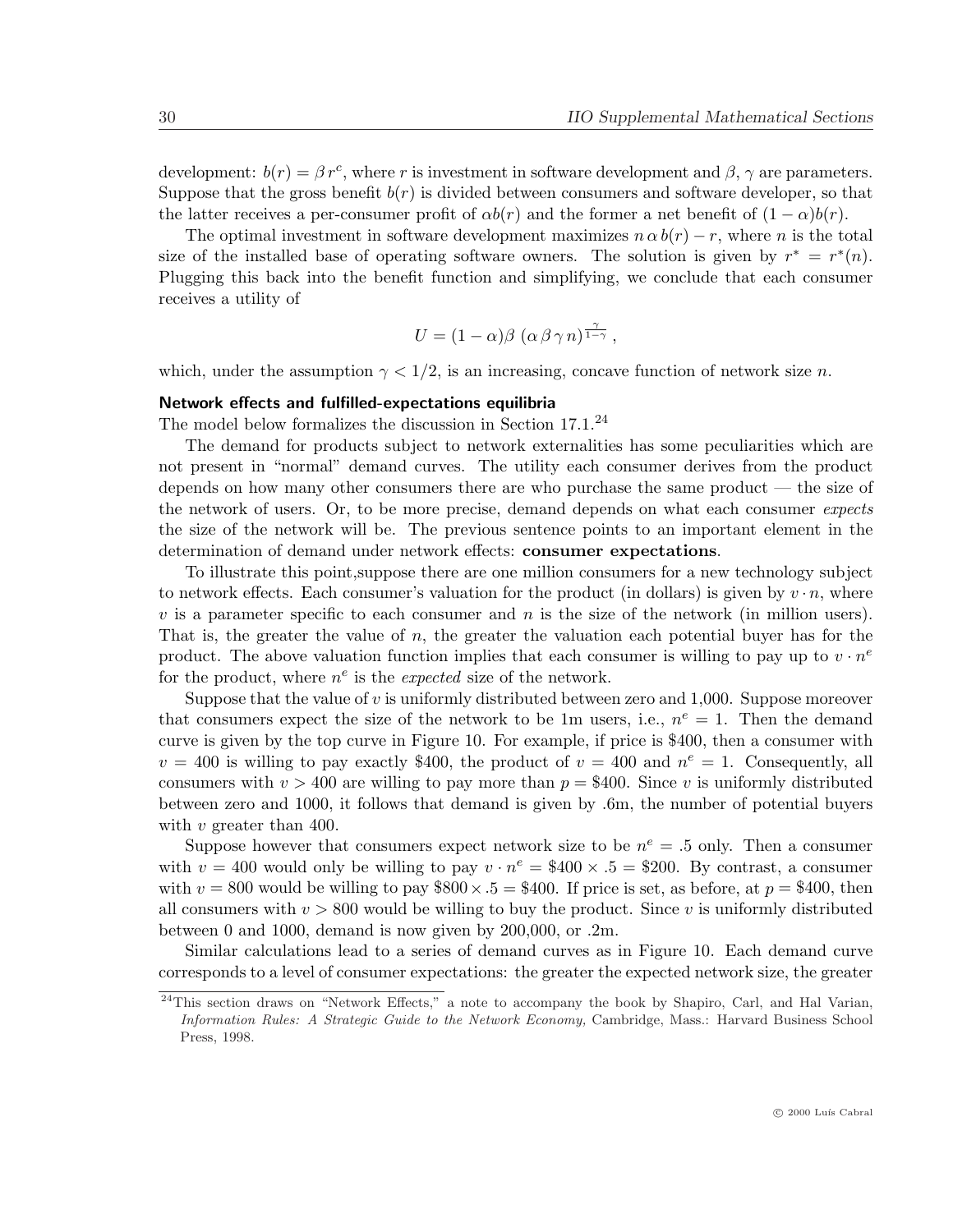demand is, for a given price. Specifically, if consumers expect a network of size  $n^e$  and a price p, then a consumer with v such that  $p = v \cdot n^e$  is willing to pay as much as the product costs. We conclude that  $v' = p/n^e$  is the value of v for such indifferent buyer. A fraction  $1 - v'$  of the one million consumers is willing to pay more than price (since  $v$  is uniformly distributed). It follows that demand is given by  $q = 1 - v' = 1 - p/n^e$ . Substituting the values  $n^e = 1, .5, .25$  for  $n^e$  we get the various demand curves in Figure 10.



Figure 10: Consumer expectations and demand curve.

In the short run, it is not unlikely that consumers' expectations are not precisely fulfilled. However, we would expect consumers to gradually adjust their expectations so that, eventually, expectations come close to the observed values. A **fulfilled-expectations equilibrium** is one where consumer expectations are exactly equal to the realized value of network size. In terms of model above, fulfilled expectations imply that  $q = n^e$ . Plugging in the equation above, we get  $q = 1 - p/q$ , which can also be written (if  $q \neq 0$ ) as  $p = q(1 - q)$ .

Figure 11 depicts the fulfilled-expectations demand curve, that is, the damand curve corresponding to points where consumer expectations are exactly fulfilled. Notice that, for any price,  $q = 0$  is always a point of the fulfilled-expectations demand curve. In fact, if consumers expect the network size to be zero, then each consumer is willing to pay  $v \times 0 = 0$  for the product; that is, for any positive price demand is zero, which confirms the expectation that network size is zero. For prices greater than  $p''$  (e.g.,  $p'$ ) this turns out to be the only point in the demand curve. However, for prices below  $p''$ , in addition to the zero-demand point, we find two other points of fulfilled expections. For example,  $p = p^{\prime\prime\prime}$  implies that both  $q = n^{\prime}$  and  $q = n^{\prime\prime\prime}$  belong to the demand curve. We conclude that network effects may imply multiple demand levels for a given price. Which value takes place depends on consumers' expectations regarding network size.

What can we say about this "chicken-and-egg" problem? For example, if  $p = p^{\prime\prime\prime}$ , which of the three network sizes  $(0, n', n''')$  will result? One thing we can say is that the value  $n'$  is unlikely to result. The reason is the following. Suppose that the value of q is slighly greater than  $n'$ . Then the valuation for the product, at the margin, is greater than price (the demand curve is higher than  $p^{\prime\prime\prime}$ ). We would expect this to lead additional consumers to joint the network, implying an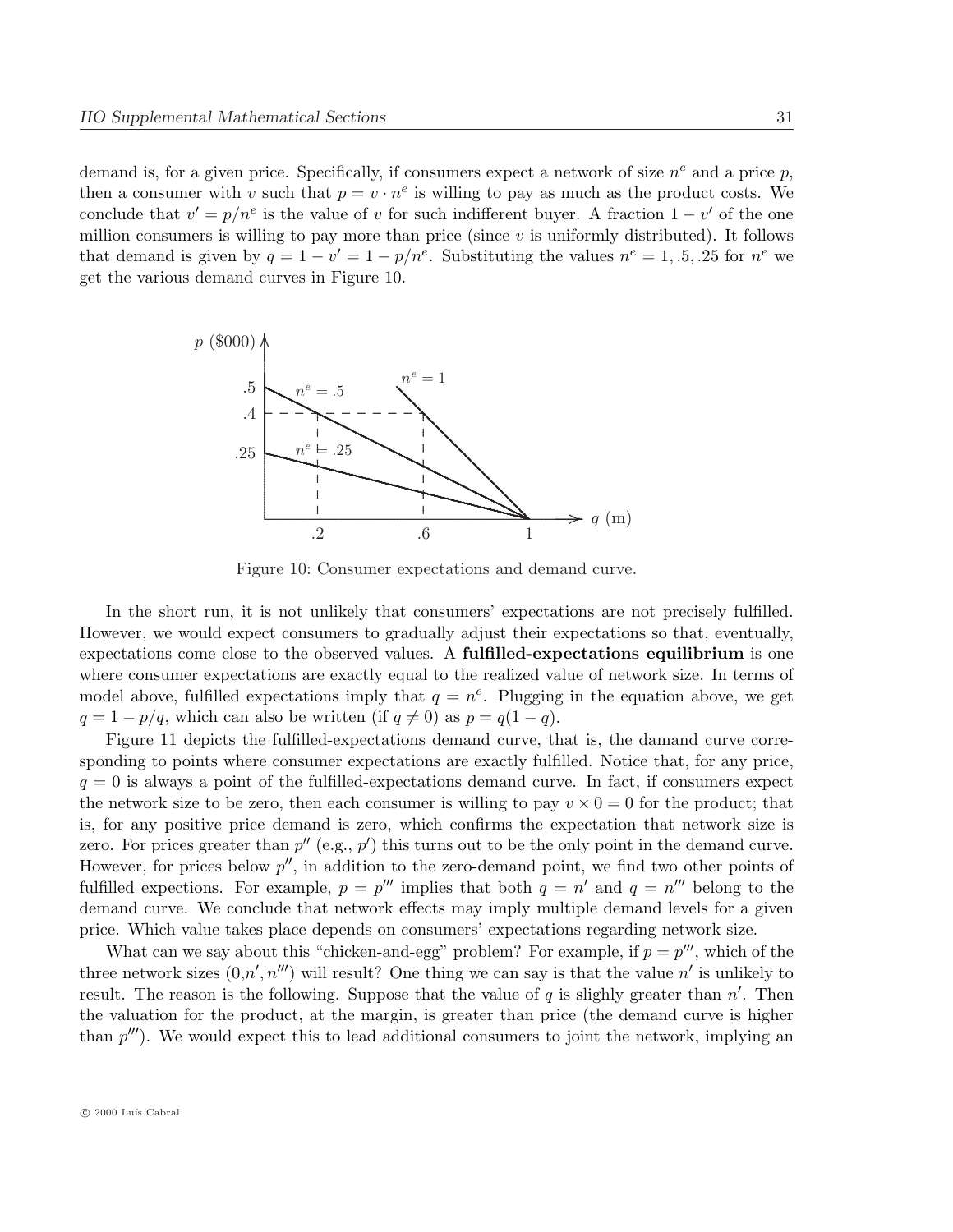even greater divergence between the actual network size and the initially expected nextwork size  $(n')$ . Likewise, if the value of q is slightly lower than  $n'$ , consumers are willing to pay less than price. We would then expect consumers to leave the network, implying an even greater divergence between the actual network size and the initially expected nextwork size  $(n')$ . In summary, we would expect the value  $n'$  not to be *stable*. More generally, the dashed section of the demand curve (the increasing portion) corresponds to unstable points, points which we would not expect to find in equilibrium.

What about the choice between  $q = 0$  and  $q = n^{\prime\prime\prime}$ ? Both are stable points. Specifically, suppose that  $q$  is slighly greater than zero but very small. As the demand curve in Figure 11 shows, it would still be the case that, at the margin, the value of the product is less than price: the few consumers who bought the product would then leave the network and network size would go back to zero, one of the fulfilled-expectations levels. Likewise, suppose that q is slighly less than  $n^{\prime\prime\prime}$ . As the demand curve in Figure 11 shows, at the margin consumers would be willing to pay more than price: some consumers would then joint the network, thus reestablishing the equality between q and the expected network size  $n^{\prime\prime\prime}$ . In summary, both  $q=0$  and  $q=n^{\prime\prime\prime}$  are stable points and there does not seem to be much one can say about which one is more realistic.

Now suppose that  $p$  is very low. This means that even a short deviation in the value of  $q$ would move us to the right of the dashed line. That is, even a small perturbation in the value of q would lead to a point where the demand curve is higher than price. As seen above, this would imply a tendency for demand to increase even further — to the large-network equilibrium, in fact.

The above analysis suggests two points. First, convergence to the high-equilibrium depends on passing the threshold given by the dotted line. Once that threshold is crossed, demand will continue increasing in a self-reinforcing process that ends in the large-network equilibrium. This threshold level is usually refereed to as the **critical mass** of buyers that leads to the buildup of the network. The second point is that the lower price is the greater the likelihood that the threshold is crossed, i.e., critical mass is achieved.

These two points have a number of implications. In a competitive market, where price depends primarily on cost considerations, and technical progress drives costs down over time, we would expect the initial equilibrium to be a high price and a very small or non-existing network (such as in the point  $(p = p^{\prime\prime\prime}, n = 0)$  in Figure 11). As time passes, cost goes down and so does price. Eventually, price crosses the threshold  $p''$ , below which there are two stable equilibria. At some stage (e.g., when  $p = p^{\prime\prime\prime}$ ), due to random perturbations in demand, network size crosses above the critical level given by the dotted line in Figure 11 and demand converges to the high-network equilibrium  $n'''$ . From then on, additional downward movements in price result in slight increases in network size.